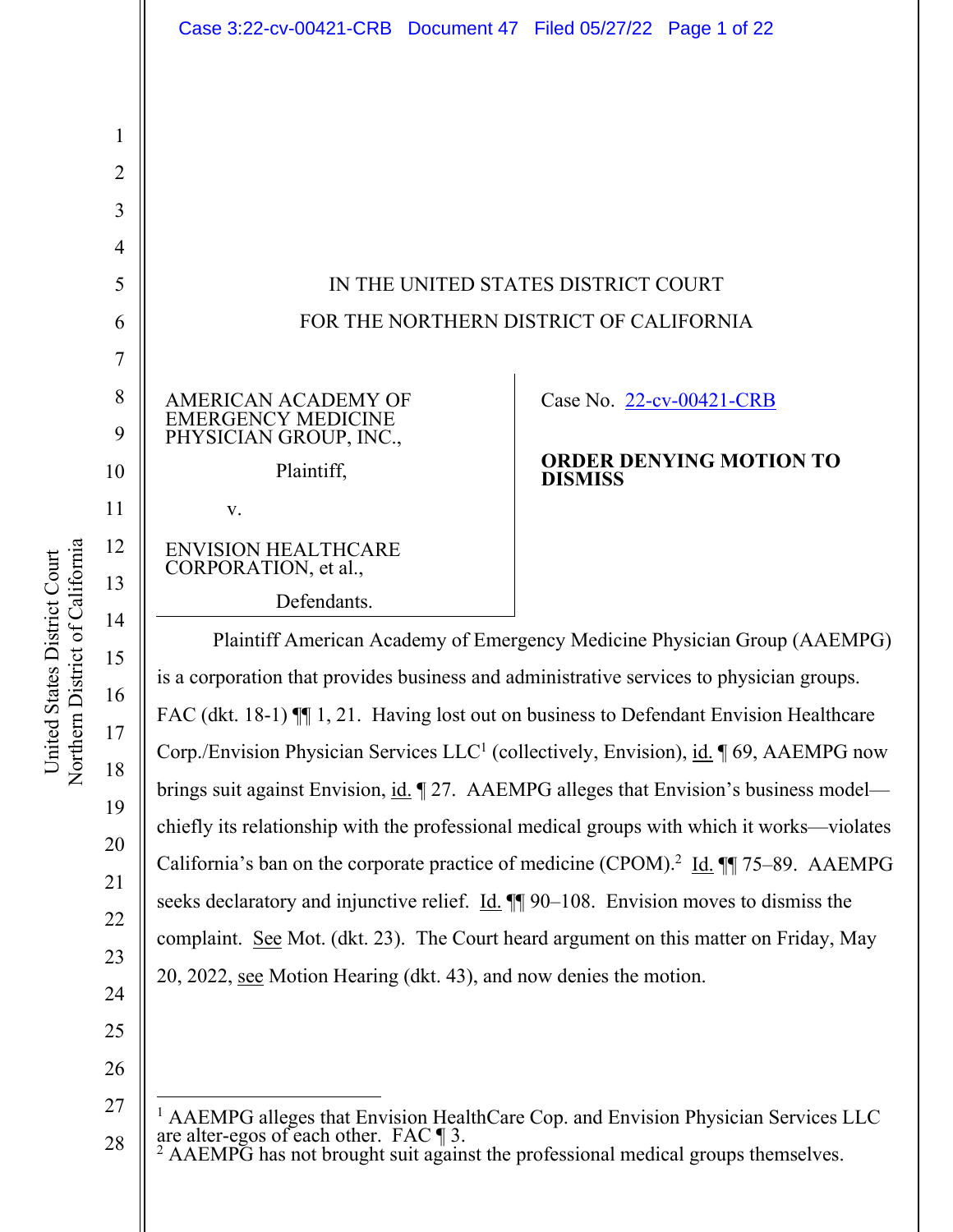### **I. BACKGROUND**

# **A. California's Prohibition on the Corporate Practice of Medicine**

This case implicates California's prohibition on CPOM. "The primary objective of the [ban] is to prevent the intrusion of commercial influence on the practice of medicine." FAC ¶ 13. The doctrine of CPOM "protect[s] physician autonomy.... This is especially important when the fiduciary obligation of a corporation to its shareholders does not align with the physician's obligation to patients." Amicus Br. by American College of Emergency Physicians in Support of Plaintiff (dkt. 33-1) (hereinafter ACEP Amicus) at 3 (quoting Jordan M. Warchol, Corporate Practice of [Emergency] Medicine, in Emergency Medicine Advocacy Handbook (5th ed. 2019)). The CPOM doctrine is based on a number of policy concerns, including that: (1) allowing corporations to practice medicine will commercialize the practice of medicine, (2) a corporation's obligation to its shareholders may not be the same as a physician's obligation to his or her patients, and (3) a corporation employing a physician may interfere with the physician's independent medical judgment. Id. at 3–4 (quoting Issue Brief: Corporate Practice of Medicine, Advoc. Res. Ctr., Am. Med. Ass'n (2015), available at https://www.ama-assn.org/media/7661/download).

California has banned CPOM since the 1920s. ACEP Amicus at 5. "[T]o determine whether a particular business arrangement violates [CPOM], courts must rely on a complex blend of statutes, regulations, and interpretations, as well as other forms of public policy pronouncements." Id. at 4 (citing Ari J. Markenson et al., The Corporate Practice of Medicine and Fee-Splitting Prohibitions, 33 Health Law 10 (Feb. 2021)). As a starting point, California Business and Professions Code § 2400 prohibits corporations, lay entities, or any non-licensed persons or entities from practicing medicine. See Cal. Bus. & Prof. C. § 2400 (West 2022) ("corporations and other artificial legal entities shall have no professional rights, privileges, or powers."). The Medical Board of California (MBC) has explained that "This section of the law is intended to prevent unlicensed persons from interfering with, or influencing, the physician's professional judgment." ACEP Amicus at 5–6 (quoting Physicians and Surgeons: Information Pertaining to the Practice of Medicine,

United States District Court

United States District Court

20

21

22

23

24

25

26

27

28

1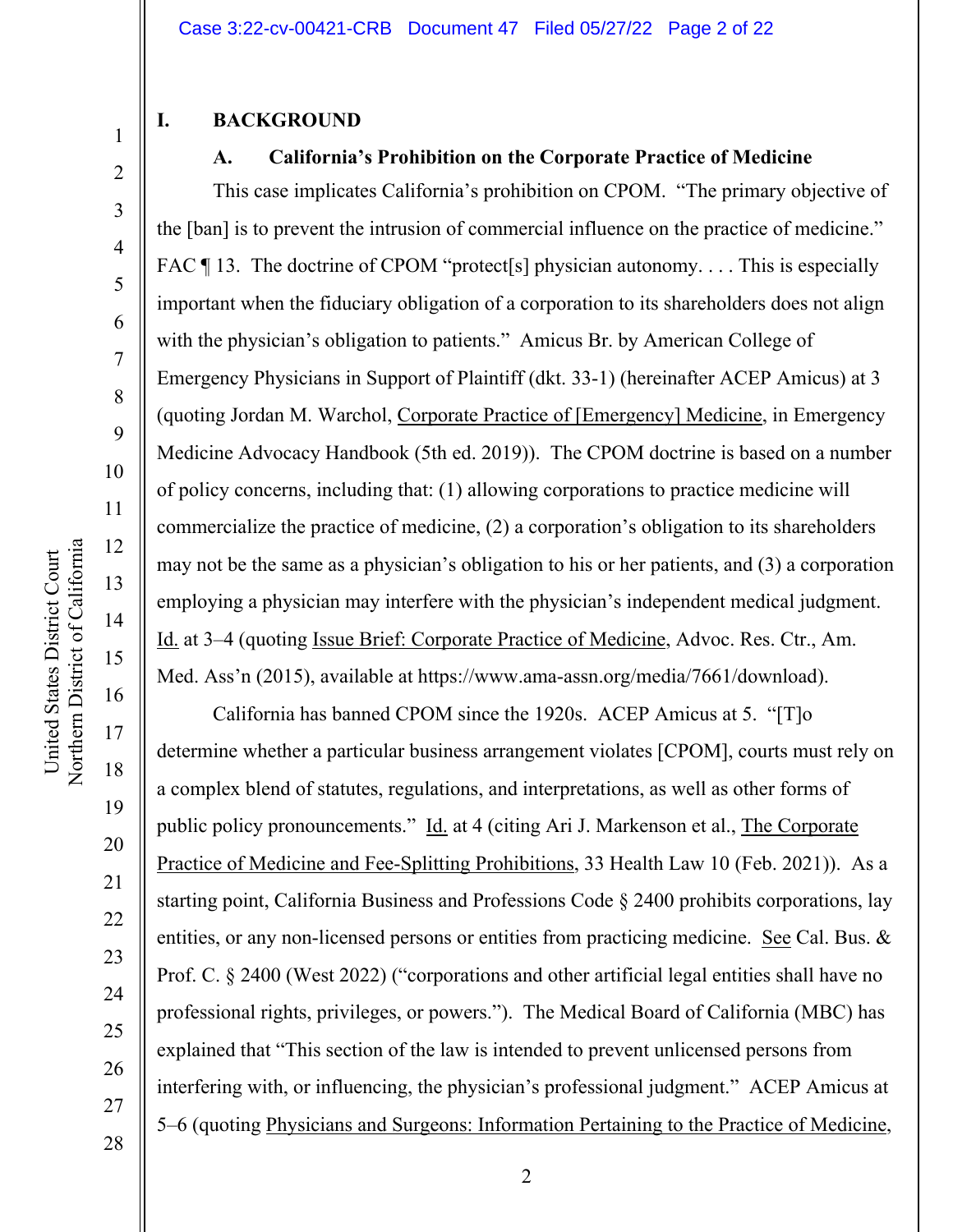2 3

4

5

6

7

8

9

10

11

12

13

14

15

16

17

18

19

20

21

22

23

24

1

Med. Bd. Cal., https://www.mbc.ca.gov/Licensing/Physicians-and-Surgeons/Practice-

Information/ (hereinafter "Physicians and Surgeons")). California law further states that "Any person<sup>3</sup> who practices or attempts to practice, or who holds himself or herself out as practicing . . . [medicine] without having at the time of doing so a valid, unrevoked, or unsuspended certificate . . . is guilty of a public offense." Cal. Bus. & Prof. C. § 2052. And it prohibits persons from conspiring with or aiding and abetting another in the unlicensed practice of medicine. Cal. Bus. & Prof. C. § 2052(b). "These statutes form the foundation of CPOM, which broadly prohibits corporations and other lay entities from directly or indirectly practicing or controlling the practice of medicine, whether through influence, control, or direct intervention." Amicus Br. by California Medical Association (dkt. 36-3) (hereinafter CMA Amicus) at 3.

A variety of other state statutes implicate CPOM. Business and Professions Code § 650 prohibits the offer, delivery, receipt, or acceptance of consideration to induce the referral of patients. Welfare & Institutions Code § 14107.2 similarly prohibits renumeration for referrals of patients from a physician that treats Medi-Cal beneficiaries. Business and Professions Code § 16600 bars agreements that restrain persons from engaging in their lawful profession. Corporations Code § 13408.5 prohibits the formation of a professional corporation in order "to cause any violation of law, or any applicable rules and regulations, relating to fee splitting, kickbacks, or other similar practices by physicians and surgeons or psychologists." Cal. Corp. C. § 13408.5. California law also prohibits the transfer of stock ownership in professional corporations to unlicensed persons or entities. Cal. Corp. C. § 13407. Business and Professions Code § 17200—the UCL prohibits the use of unfair, unlawful, and/or fraudulent business acts or practices. Business and Professions Code § 17500 prohibits the making of untrue or misleading statements concerning professional services.

26

<sup>27</sup>  28 <sup>3</sup> The statute defines "person" as "any individual, partnership, corporation, limited liability company, or other organization, or any combination thereof, except that only natural persons shall be licensed under thus chapter." Cal. Bus. & Prof. C. § 2032.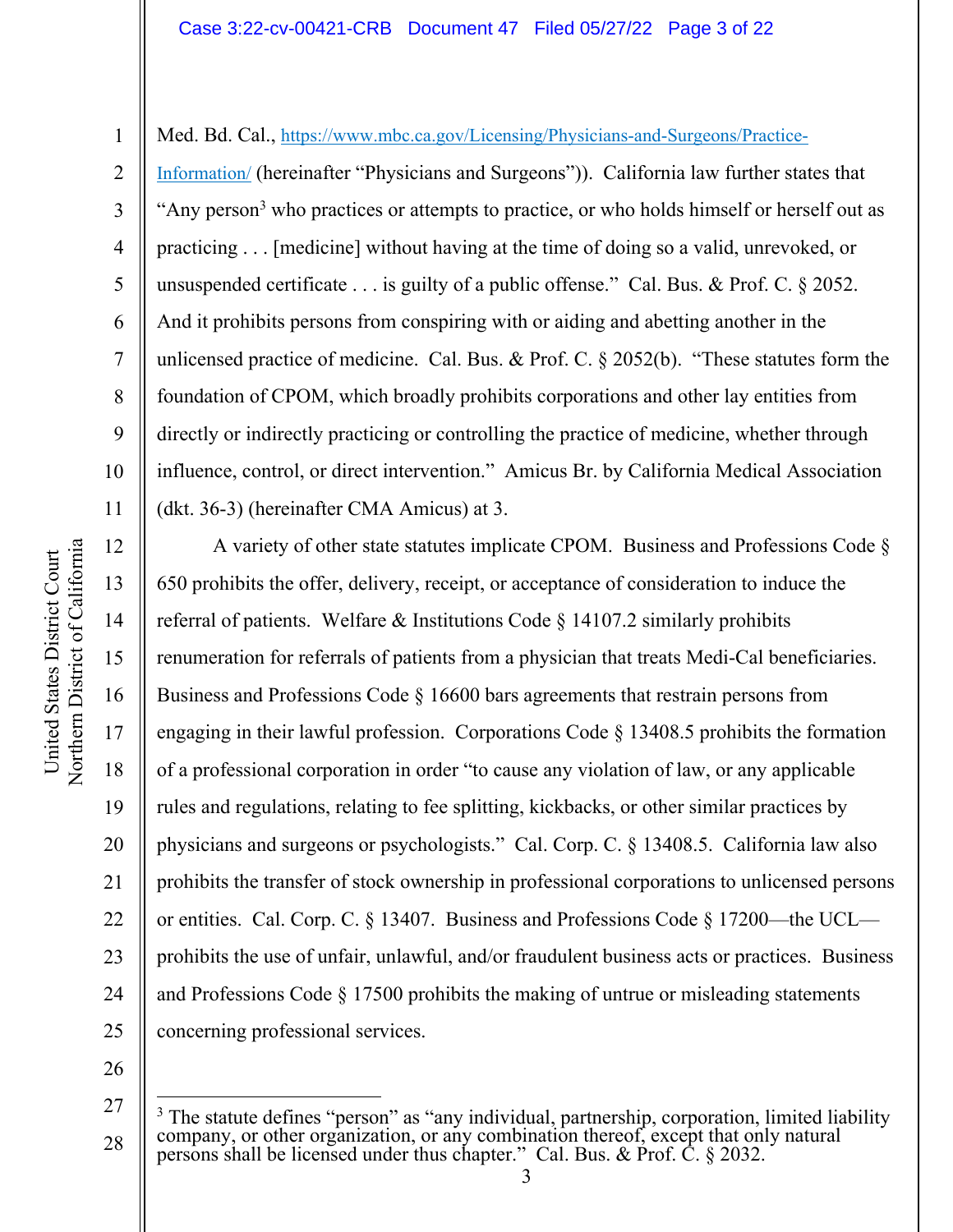| Jnited States District Court    |  |
|---------------------------------|--|
| Northern District of California |  |
|                                 |  |

| $\mathbf{1}$ | In addition to these statutes, MBC issued guidance as to what constitutes CPOM. It                                 |  |
|--------------|--------------------------------------------------------------------------------------------------------------------|--|
| 2            | explained that "the following health care decisions should be made by a physician licensed                         |  |
| 3            | in the State of California and would constitute the unlicensed practice of medicine if                             |  |
| 4            | performed by an unlicensed person:"                                                                                |  |
| 5            | Determining what diagnostic tests are appropriate for a                                                            |  |
| 6            | particular condition;<br>Determining the need for referrals to, or consultation                                    |  |
| 7            | with, another physician/specialist;<br>Responsibility for the ultimate care of the patient,                        |  |
| 8            | including treatment options available to the patient; and<br>Determining how many patients a physician must see in |  |
| 9            | a given period of time or how many hours a physician<br>must work.                                                 |  |
| 10           | Physicians and Surgeons. While MBC recognized that "a physician may consult with                                   |  |
| 11           | unlicensed persons in making 'business' or 'management' decisions," "the following                                 |  |
| 12           | 'business' or 'management' decisions and activities, resulting in control over the                                 |  |
| 13           | physician's practice or medicine, should be made by a licensed California physician and                            |  |
| 14           | not by an unlicensed person or entity:"                                                                            |  |
| 15           | Ownership is an indicator of control of a patient's                                                                |  |
| 16           | medical records, including determining the contents<br>thereof, and should be retained by a California-licensed    |  |
| 17           | physician;<br>Selection, hiring/firing (as it relates to clinical                                                  |  |
| 18           | competency or proficiency) of physicians, allied health<br>staff and medical assistants;                           |  |
| 19           | Setting the parameters under which the physician will<br>enter into contractual relationships with third-party     |  |
| 20           | payers;<br>Decisions regarding coding and billing procedures for                                                   |  |
| 21           | patient care services; and<br>Approving of the selection of medical equipment and                                  |  |
| 22           | medical supplies for the medical practice.                                                                         |  |
| 23           | Id. MBC also identified the following types of businesses as prohibited:                                           |  |
| 24           | Non-physicians owning or operating a business that<br>offers patient evaluation, diagnosis, care and/or            |  |
| 25           | treatment;<br>Physician(s) operating a medical practice as a limited                                               |  |
| 26           | liability company, a limited liability partnership, or a<br>general corporation;                                   |  |
| 27           | Management service organizations arranging for,<br>advertising, or providing medical services rather than          |  |
| 28           | only providing administrative staff and services for a                                                             |  |
|              | 4                                                                                                                  |  |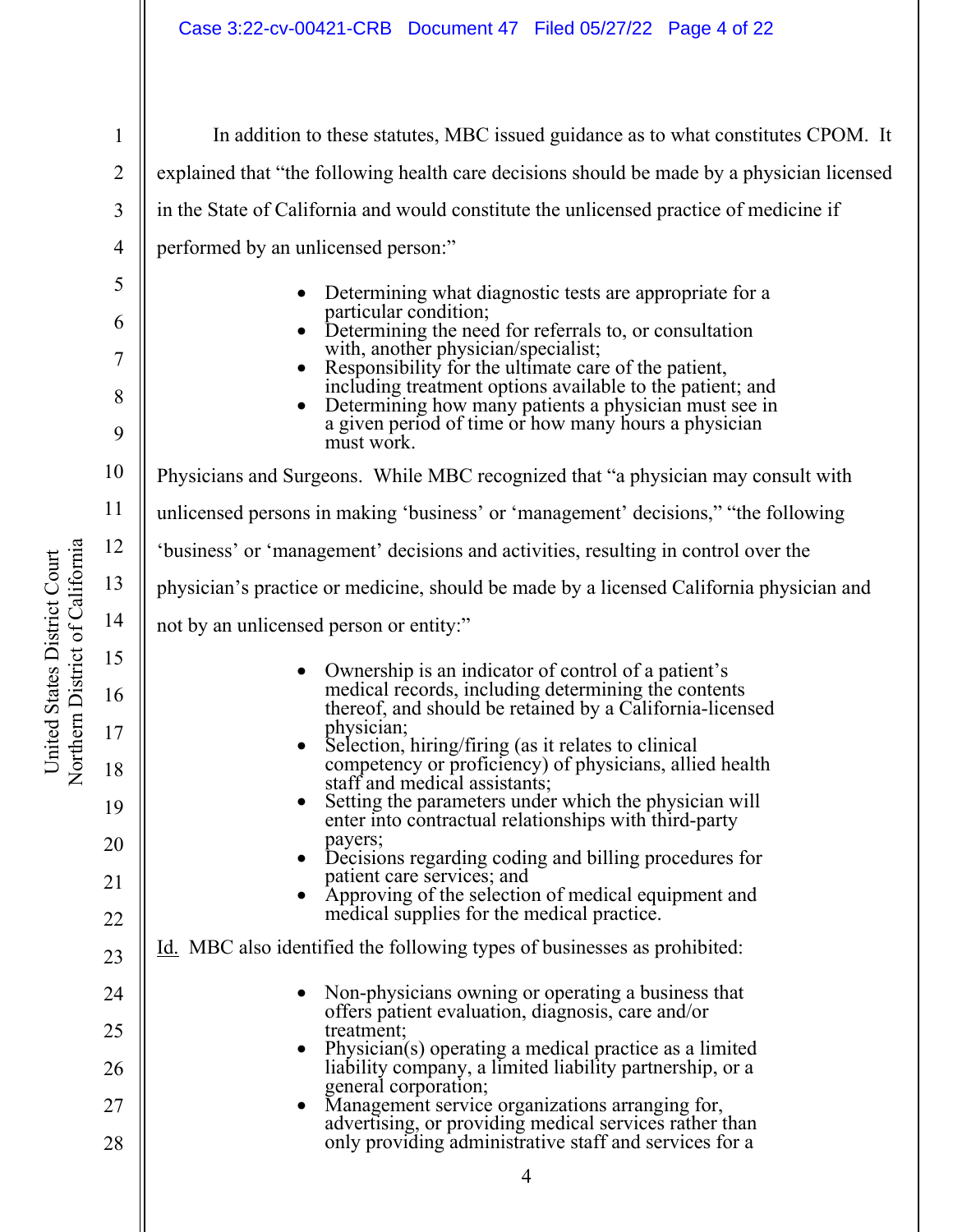#### Case 3:22-cv-00421-CRB Document 47 Filed 05/27/22 Page 5 of 22

physician's medical practice, even where physicians own and operate the business); and

 A physician acting as 'medical director' when the physician does not own the practice. . . .

3

Id.

1

2

4

5

6

7

8

9

10

11

12

13

14

15

16

17

18

19

20

21

22

23

24

25

26

In addition to this guidance from MBC, decisions by the California Attorney General and state court decisions further define the boundaries of CPOM. See, e.g., 83 Ops. Cal. Atty. Gen. 170 (2000) ("The selection of a radiology site with appropriate equipment and operational personnel best suited for the performance of a diagnostic radiology study of a patient's particular physical disorder, as well as the selection of a qualified radiologist to view and interpret the films, would involve the exercise of professional judgment and evaluation as part of the practice of medicine."); California Physicians' Serv. v. Aoki Diabetes Research Inst., 163 Cal. App. 4th 1506, 1516 (2008) ("While the principal evils of the corporate practice of medicine may arise from the stress the profit motive places on physicians, the courts have also noted the danger of lay control—a danger that attends all types of corporations.").

#### **B. The Parties' Relationship**

The parties are competitors; both provide services to professional medical groups. Until August 2021, AAEMPG provided such services to an emergency medicine physicians group called Placentia Linda Emergency Physicians, Inc. (PLEP), which held the exclusive contract to provide emergency physician coverage at the Placentia Linda Hospital. FAC ¶ 1. AAEMPG's contract with PLEP was for the period of November 1, 2018 through November 1, 2021. Id. ¶ 21. The practice management services that AAEMPG provided to PLEP "specifically exclude all activities described in the definitions of the practice of medicine as outlined in the [M]edical [P]ractice [A]ct where Client's Hospital(s) are housed." Id. AAEMPG "lost its contract with PLEP . . . when the Hospital awarded it (and Anesthesiology coverage contracts) to Envision's affiliate medical group Premier (and EM-I)." Id. ¶ 69.

5

# 27 28

#### **C. Envision's Business**

The FAC alleges the following about Envision's business.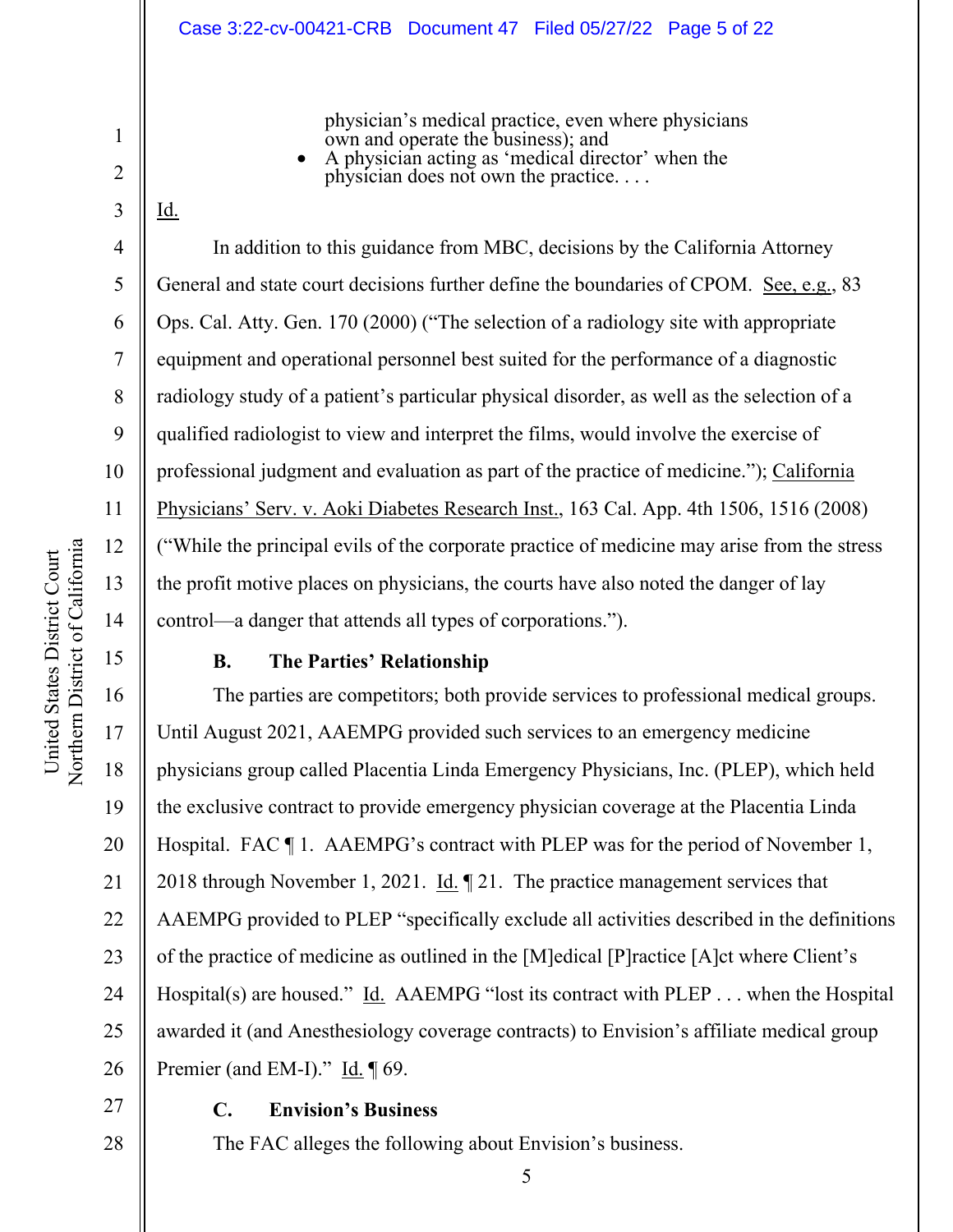#### **1. Structure**

Envision Physician Services was formed in 2017; its sole member is Envision Healthcare Corp. and it is owned and controlled by Envision Healthcare Corp. Id. ¶ 24. In 2018, Envision Healthcare Corp. was purchased for \$9.9 billion; it is no longer publicly traded. Id. ¶ 25.

 "Envision's business model is to circumvent the ban [on CPOM] by purchasing, controlling, or creating a separate subsidiary licensed Professional Medical Corporations." Id. ¶ 27. Those professional medical corporations are "controlled entirely by Envision" and "exist only on paper to undertake functions the law permits only physicians to undertake, such as employing physicians or providing medical coverage for hospitals." Id. Envision's predecessor companies "designed these Professional Medical Corporations to evade [CPOM] and anti-kickback rules," and they exist in all of the states where Envision operates that have CPOM prohibitions. Id. ¶ 28.

Envision chooses and appoints the medical directors of the physician entities, id. ¶ 29, including at Premier Emergency Physicians of California Medical Group, id. ¶ 30. Premier's CEO, CFO, and Director is Mark Jeffrey Slepin—a Senior Vice President of Envision Physicians' Services at its corporate headquarters in Florida. Id. ¶ 30. Slepin is an officer "for over a hundred Envision affiliates." Id. Moreover, Elene Moore, Envision Physicians' Services' General Counsel, is Premier's Secretary. Id. Premier's mailing address and executive offices are located at Envision Physicians' Services corporate headquarters in Plantation, Florida. *Id.*<sup>4</sup> Premier's corporate officers are not physicians licensed to practice medicine in California. Id. ¶ 33.

Envision has "formed hundreds of controlled affiliate practices nationwide," including others in California. Id. ¶ 35. Envision either forms the medical groups or "installs Envision executives or officers in pre-existing" medical groups, installs straw-

1

2

3

4

5

6

7

8

9

10

11

12

13

14

15

16

17

18

19

20

21

22

23

<sup>25</sup>  26

<sup>27</sup>  28 <sup>4</sup> The FAC also lists two additional medical corporations that are controlled by Envision: California EM-I Medical Services and Glass Beach Medical Services. See id. 11 31, 32. The corporate officers of California EM-I and Glass Beach are not physicians licensed to practice medicine in California. Id. ¶ 33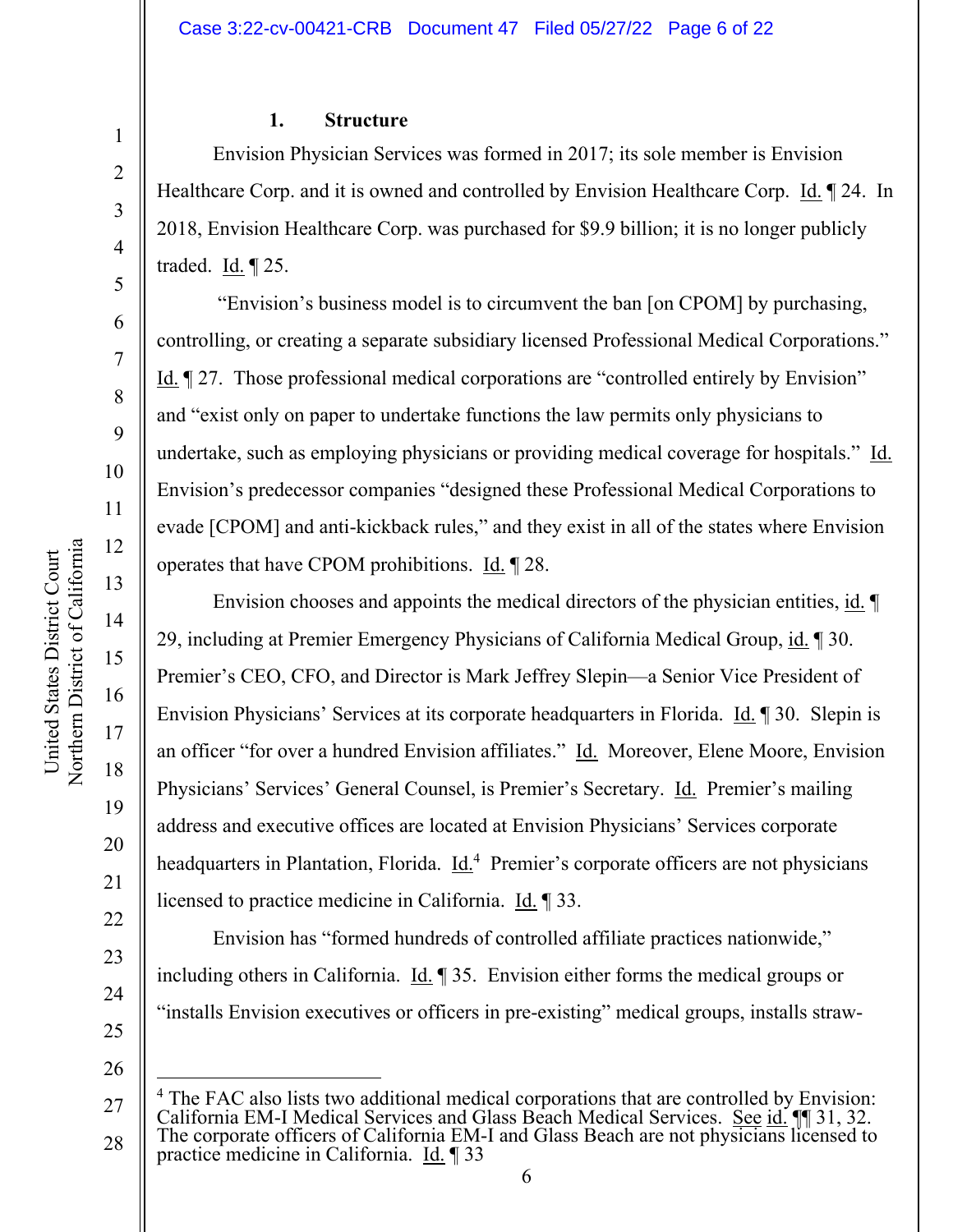#### Case 3:22-cv-00421-CRB Document 47 Filed 05/27/22 Page 7 of 22

man owners or its executives as owners and officers, and binds the owners to numerous restrictions. Id. ¶ 36. The owners must sell to Envision if requested and may not remove Envision officers. Id. Envision also requires physician members to limit their authority restricting their ability to issue dividends, create additional stock, sell the medical group, or transfer their shares. Id.

Envision insists on bylaws that "limit the rights of the shareholders in favor of Envision or its appointed Directors." Id. 128. The professional medical group's members "must execute Agreements that include restrictions on their ability to issue dividends, create additional stock, or sell the Medical Group without permission from Envision." Id. The professional medical groups "are a mere front through which Envision carries out its business and have no separate identity from Envision, except form." Id.

#### **2. Control**

Envision requires the professional medical groups to enter into a Management Services Agreement, giving Envision "profound and pervasive direct and indirect control and/or influence over the medical practice, making decisions which bear directly and indirectly on the practice of medicine, by rendering physicians as mere employees, and diminishing physician independence and freedom from commercial interests." Id. 138. Specifically, Envision:

> decides how many and which physicians to hire, their compensation, and their work schedule. Envision controls and influences advertising for physician's vacancies, vetting physicians, establishing the terms of employment, the physician's rate of pay, scheduling the hours physicians will work, its staffing levels, the number of patient encounters, and working conditions. Envision decides when to terminate physicians and denies them rights to appeal via traditional medical staffing mechanisms. Envision negotiates the Groups' contracts with third-party payors and health insurers and then decides whether the group will agree to the terms. . . . Physicians are not made aware of the terms of their contracts with third-party payors.

26 27 28 Id. ¶ 39. Envision also "establishes and promulgates physician 'best practices,' 'red rules,' and 'evidence-based pathways' protocols," creating the standards for patient care and comparing physician performance "to Envision-created or endorsed standards, a form of

1

2

3

4

5

6

7

8

9

10

11

12

13

14

15

16

17

18

19

20

21

22

23

24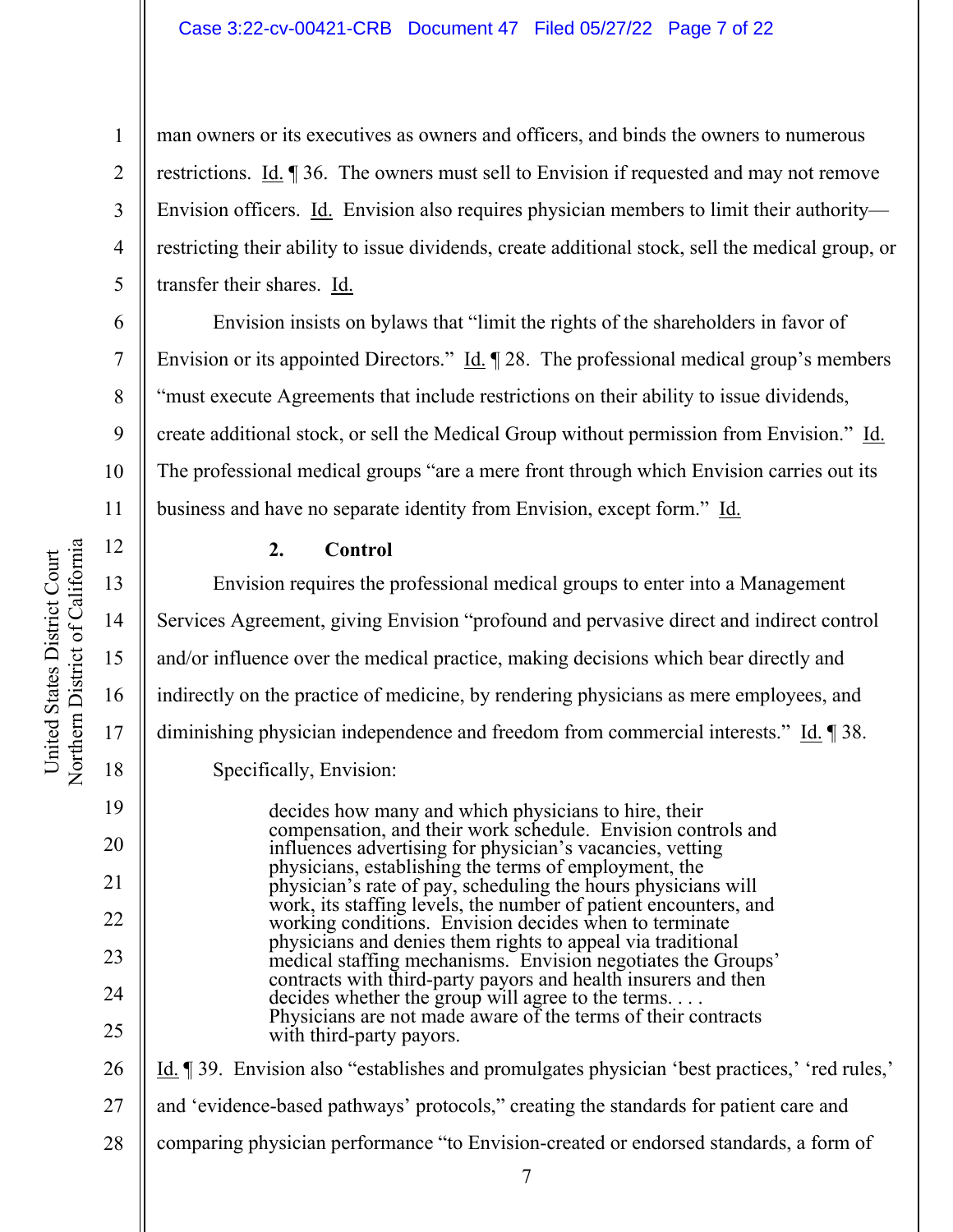clinical oversight." Id. ¶ 45 (emphasis added). Envision tracks and creates "benchmarking" reports of physician performance, providing feedback to educate their physicians. Id. (emphasis added). AAEMPG asserts that "these performance standards have medical implications and violate the corporate practice doctrine." Id.

#### **3. Billing**

In addition, Envision "requires physicians to assign their rights to the proceeds of their medical billings to Envision who then determines what is charged to patients and insurers." Id. ¶ 40. Envision makes the coding decisions and bills patients for services; physicians "do not see what is billed and remitted in their names." Id. Envision also collects the physicians' fees, but the physicians "are not allowed to know what is billed in their name or the Groups' name." Id.  $\P$  41. Envision retains amounts from the doctors' billing that exceed the reasonable value of the billing and of the administrative services Envisions provides, which AAEMPG alleges is "illegal fee-sharing with a lay entity." Id. ¶ 43. AAEMPG further alleges that because Envision "makes all hiring and firing decisions, controls the financial aspects of the group, sets salaries, controls contracting, and retains all profit," "it is the functional owner of the completely controlled affiliate groups irrespective of its use of the corporate form."  $\underline{Id}$ .  $\P$ 45. Envision also "profit [s] by reducing physician compensation, increasing the number of patients that physicians see per hour, and increasing the utilization of physician assistants." Id. ¶ 47.

# 20

1

2

3

4

5

6

7

8

9

10

11

12

13

14

15

16

17

18

19

# **4. Restrictive Covenants**

21 22 23 24 25 26 27 Envision insists that physicians "execute restrictive covenants that the physician may not attempt to assist or cause any other emergency medical practice to replace Envision." Id. ¶48. Contracts between Envision's controlled medical groups and the hospitals contain illegal restrictive covenants. Id. 1 50. AAEMPG argues that these restrictions "restrict a physician's ability to practice their profession." <u>Id.</u>  $\parallel$  52. This is particularly so because many of the regions where Envision holds emergency department contracts have few emergency departments. Id.

28

AAEMPG asserts that Envision must know that it restrains competition because it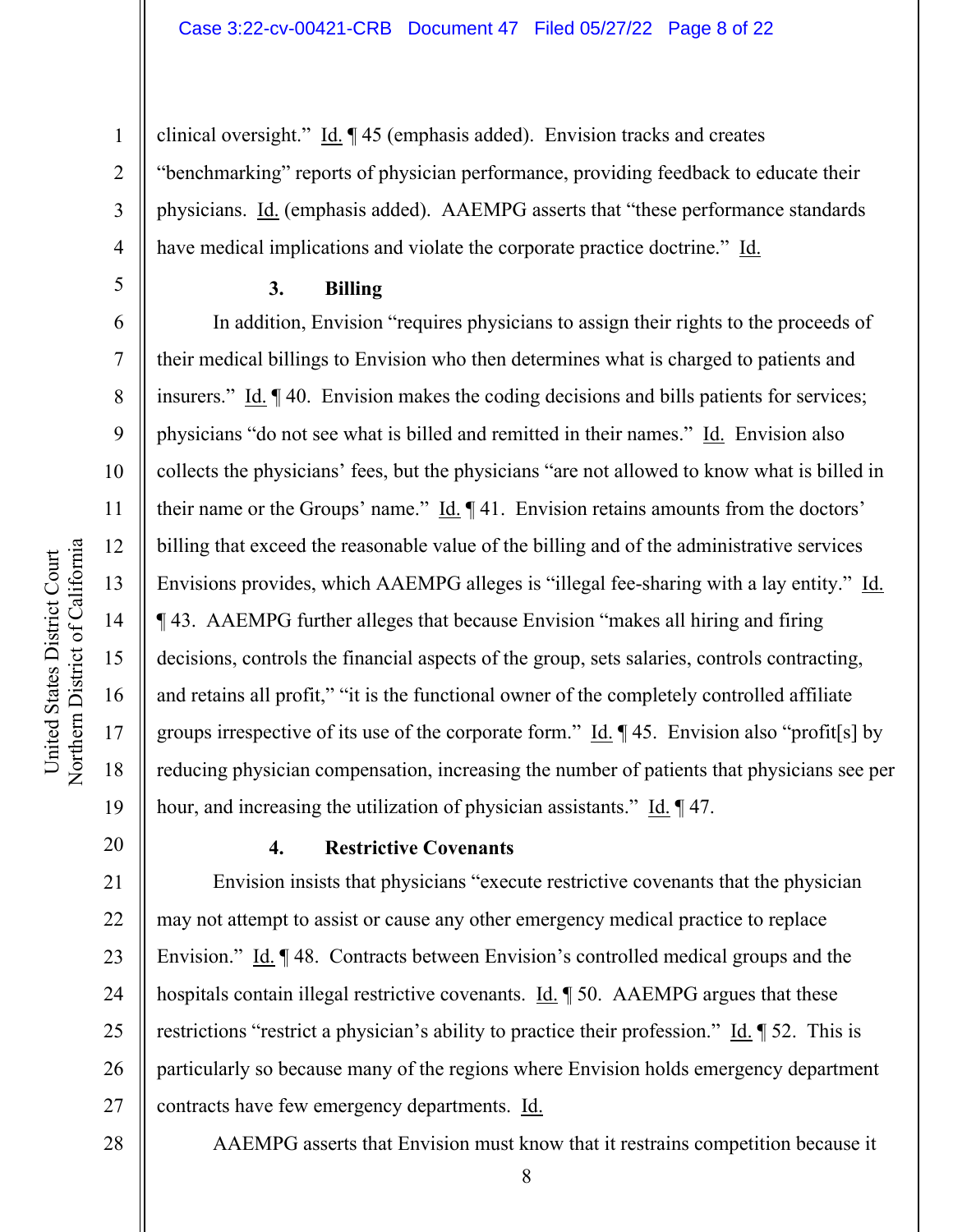United States District Court

United States District Court

1

2

3

4

5

6

7

8

9

18

19

20

21

22

23

"requires physicians to sign a false disclaimer in their agreements that they can 'earn a reasonable living in the area in which they reside.'" Id. ¶ 54. Envision previously acknowledged that its non-compete agreements might someday be successfully challenged. Id. ¶ 55. AAEMPG argues that the non-compete provisions also substantially lessen competition for emergency services. Id. ¶ 58. AAEMPG further alleges that Envision conceals these unlawful practices by requiring all physicians to sign nondisclosure agreements concerning their employment agreements. Id. ¶ 62.

#### **5. Kickbacks**

Hospitals typically grant physician groups exclusive contracts to ensure continuous physician coverage of their emergency departments. Id. ¶ 63. Because such contracts guarantee a continuous flow of patients, awarding such contracts constitutes the referral of patients under California law; hospitals cannot offer consideration for the granting or renewal of such contracts. Id. ¶ 65. Anesthesia coverage does not provide the same level of patient flow, and so it is "nearly universal" for hospitals to provide anesthesia groups "a significant cash subsidy" for treating patients.  $Id. \n\mathcal{A}$  66.

In connection to the above, Envision provided kickbacks to acquire emergency medicine exclusive contracts.  $\underline{Id}$ .  $\P 63$ <sup>5</sup> "Envision pays consideration in exchange for exclusive emergency room staffing contracts by paying hospitals in reduced subsidies to its anesthesia groups." Id. ¶ 68. AAEMPG refers to this arrangement as a "kickback scheme." Id. ¶ 71. Envision also offers renumeration to physicians who control physician groups to contract with Envision [to] induce transfer of Emergency Department contracts to its completely controlled affiliate groups." Id. ¶ 73.

# **D. Procedural History**

24 25 26 27 AAEMPG first brought suit against Envision in state court, see Notice of Removal Ex. C (dkt. 1-1), but Envision removed the case to this Court based on diversity jurisdiction, see Notice of Removal (dkt. 1) at 4. Envision then moved to dismiss, see First

28

 $<sup>5</sup>$  See also id.  $\P$  67, 70 (under seal).</sup>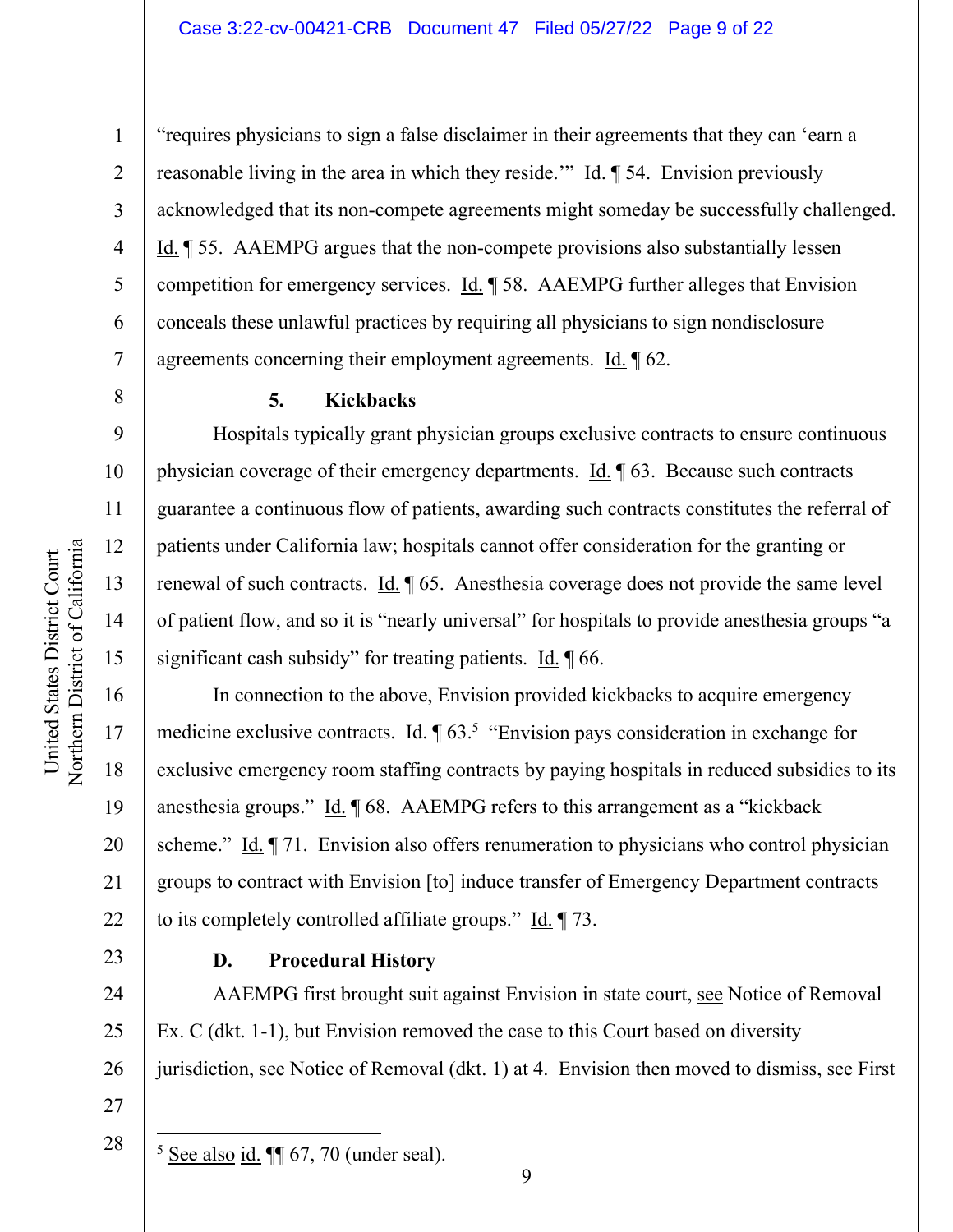MTD (dkt. 11), and AAEMPG filed an amended complaint, see FAC. The amended complaint brings a cause of action under the UCL, alleging unlawful, unfair, and fraudulent business practices (seeking injunctive relief), FAC ¶¶ 75–89, and a cause of action for Declaratory and Injunctive Relief, citing Business & Professions Code § 16750, id. ¶¶ 90–108. AAEMPG asks (1) that Envision be enjoined from engaging in CPOM, (2) that Envision be enjoined from offering or providing renumeration or anything of value to hospitals in exchange for patient referrals, (3) for a declaration that causing professional medical associations to enter into the kinds of covenants alleged violates Cal. Bus. & Prof. Code § 16600, (4) for a declaration that the practice of agreeing to provide hospitals with personnel without a subsidy in exchange for Emergency Department contracts violates Cal. Bus. & Prof. Code § 650 and Welfare & Inst. Code § 14107.02, (5) for a declaration that the control over medical professional associations by law entities is CPOM in violation of Cal. Bus. & Prof. Code §§ 2400 and 2502, and (6) for attorneys' fees. Id. at 29–30. Envision again moves to dismiss. See Mot.; see also Opp'n (dkt. 28-2); Reply (dkt. 30).

15

1

2

3

4

5

6

7

8

9

10

11

12

13

14

# **II. LEGAL STANDARD**

16 17 18 19 20 21 22 23 24 25 26 27 28 Under Rule 12(b)(6) of the Federal Rules of Civil Procedure, the Court may dismiss a complaint for failure to state a claim upon which relief may be granted. Dismissal may be based on either "the lack of a cognizable legal theory or the absence of sufficient facts alleged under a cognizable legal theory." Godecke v. Kinetic Concepts, Inc., 937 F.3d 1201, 1208 (9th Cir. 2019) (cleaned up). A complaint must plead "sufficient factual matter, accepted as true, to state a claim to relief that is plausible on its face." Ashcroft v. Iqbal, 556 U.S. 662, 678 (200) (cleaned up). A claim is plausible "when the plaintiff pleads factual content that allows the court to draw the reasonable inference that the defendant is liable for the misconduct alleged." Id. When evaluating a motion to dismiss, the Court "must presume all factual allegations of the complaint to be true and draw all reasonable inferences in favor of the nonmoving party." Usher v. City of L.A., 828 F.2d 556, 561 (9th Cir. 1987). "Courts must consider the complaint in its entirety, as well as other sources courts ordinarily examine when ruling on Rule 12(b)(6) motions to dismiss,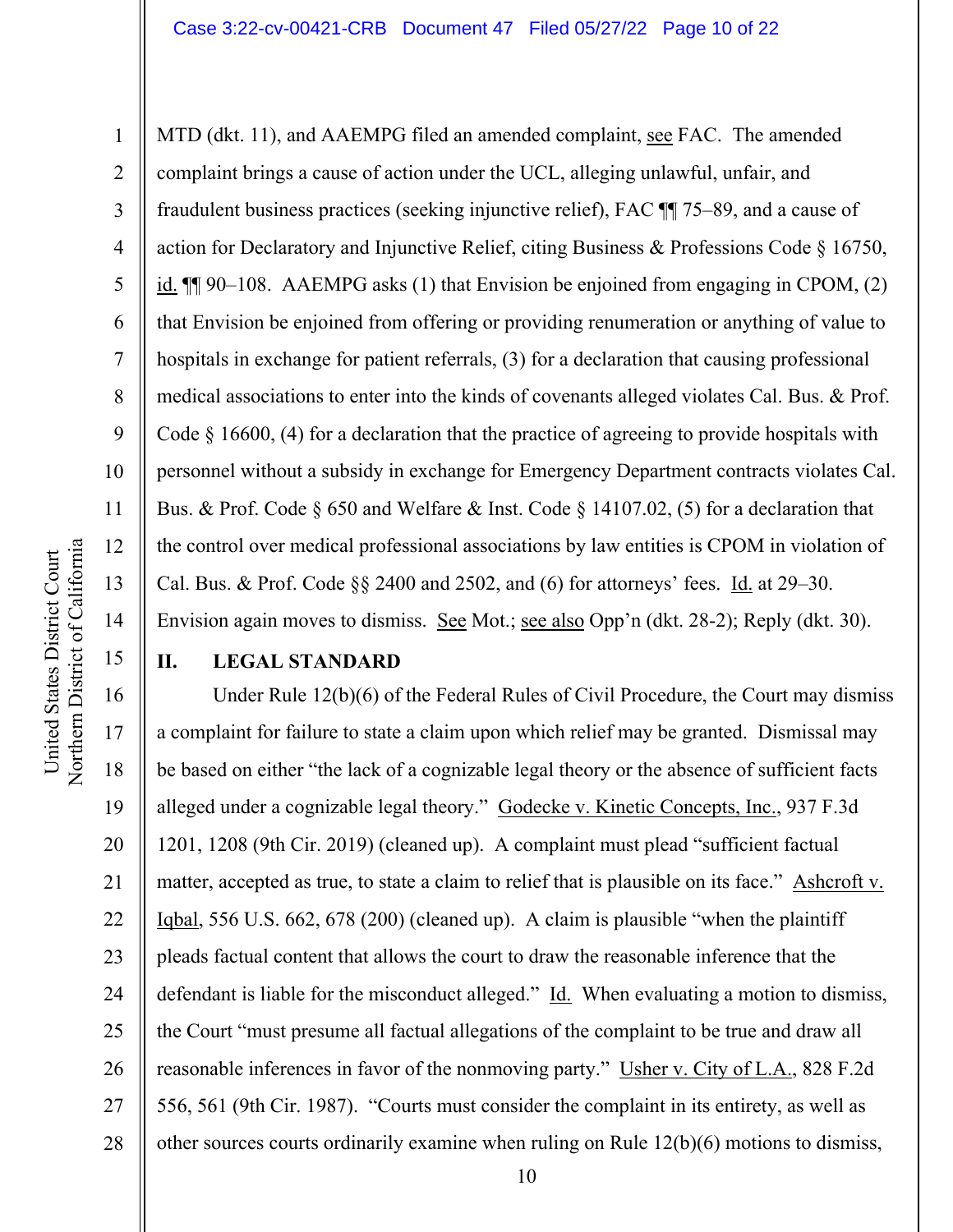in particular, documents incorporated into the complaint by reference, and matters of which a court may take judicial notice." Tellabs, Inc. v. Makor Issues & Rights, Ltd., 551 U.S. 308, 322 (2007).

# **III. DISCUSSION**

1

2

3

4

5

6

7

8

9

10

11

12

13

14

15

16

17

18

19

20

21

22

23

24

Envision moves to dismiss the FAC on two separate grounds: (A) the abstention or primary jurisdiction doctrines, and (B) failure to state a claim.

#### **A. Abstention/Primary Jurisdiction**

Envision argues that this Court should apply either the abstention or primary jurisdiction doctrines, because MBC and not the Court should decide the issues in this case. See Mot. at 6. The Court disagrees.

#### **1. Abstention**

#### **a. When Appropriate**

Under the abstention doctrine, a court "may abstain when the lawsuit involves determining complex economic policy, which is best handled by the legislature or an administrative agency." Alvarado v. Selma Convalescent Hosp., 153 Cal. App. 4th 1292, 1298 (2007). Abstention is also appropriate "where granting injunctive relief would be unnecessarily burdensome for the trial court to monitor and enforce given the availability of more effective means of redress." Id. And it is appropriate "when granting the requested relief would require a trial court to assume the functions of an administrative agency, or to interfere with the functions of an administrative agency." Id.; see also Klein v. Chevron U.S.A., Inc., 202 Cal. App. 4th 1342, 1366 (2012) (courts apply abstention doctrine where "plaintiffs had asserted claims that would necessarily require the trial court to resolve complex policy issues," and there is "an alternative mechanism for resolving the issues the plaintiffs had raised in their complaints.").

25 26 27 28 Alvarado is an example of a case in which the court applied the abstention doctrine. At issue was whether certain skilled nursing and care facilities complied with statutory nursing hour requirements. Alvarado, 153 Cal. App. 4th at 1295. The California Court of Appeal determined that adjudicating the case "would require the trial court to assume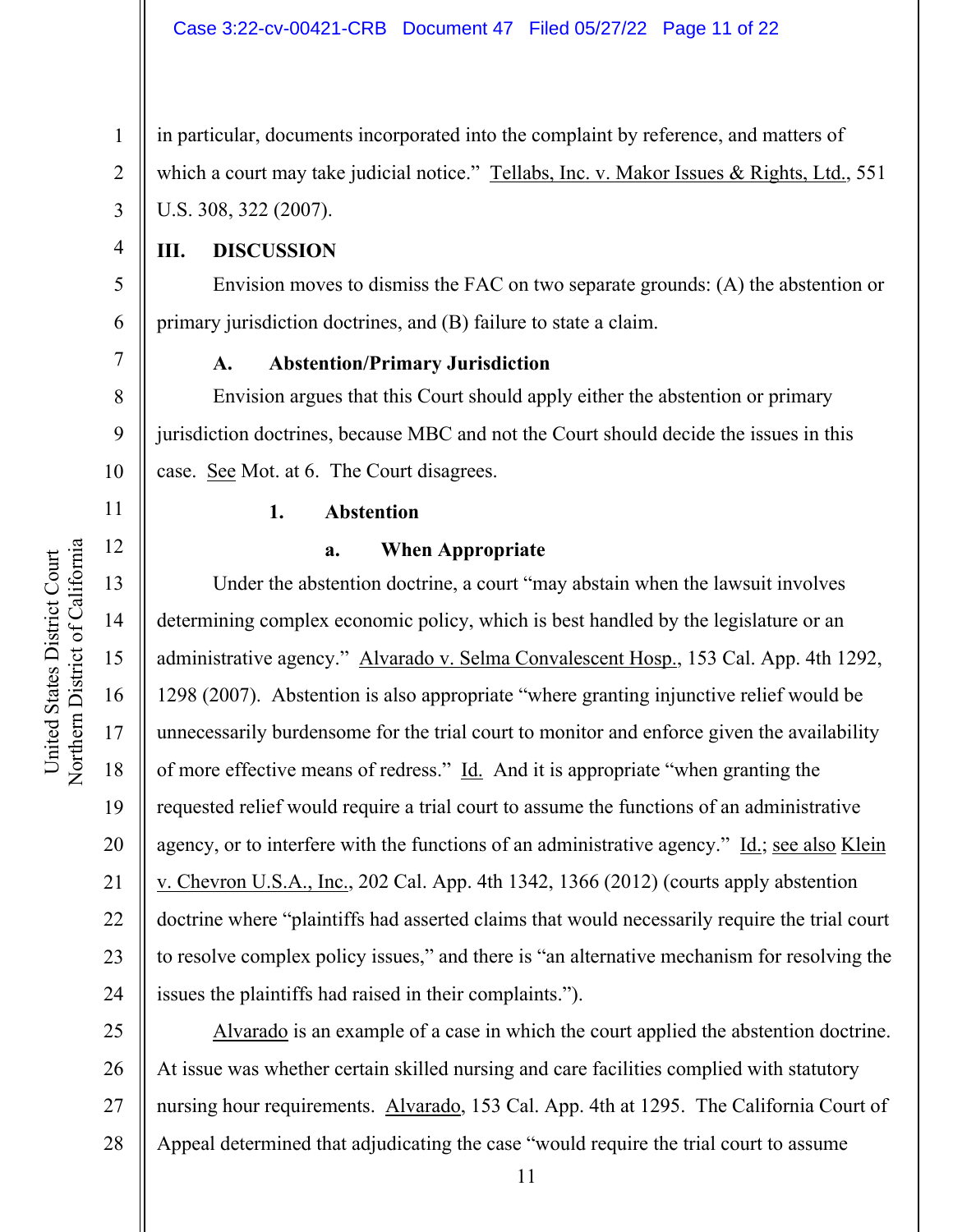1

2

3

4

5

6

7

8

9

13

15

17

18

general regulatory powers over the health care industry through the guise of enforcing the UCL, a task for which courts are not well-equipped."  $\underline{Id}$  at 1303–04. The agency was better suited to determine whether a particular facility was governed by one statute or another, to calculate the nursing hours for each facility in the case, to classify employees into different categories, to calculate their hours worked, etc. Id. at 1305–06. The agency was also better able "to provide an alternative and more effective remedy." Id. at 1306.

10 11 12 14 16 19 20 21 22 23 In Shuts v. Covenant Holdco LLC, 208 Cal. App. 4th 609 (2012), the California Court of Appeal revisited the abstention doctrine in the context of skilled nursing facilities. The court distinguished Alvarado and declined to abstain, holding that "at least at this very early stage of the proceedings where the critical issues are largely undefined, '[a] judicial determination as to whether [a skilled nursing facility] satisfies its obligations under [the statute]'s staffing requirement does not appear to implicate technical or policy determinations usually reserved to an administrative agency." Shuts, 208 Cal. App. 4th at 621 (quoting Wehlage v. EmpRes Healthcare, Inc., 791 F. Supp. 2d 774, 787 (N.D. Cal. 2011)). The court stated that "a court should not abstain from deciding a case when the Legislature 'already has made the relevant policy determinations.'" Id. (quoting Arce v. Kaiser Found. Health Plan, Inc., 181 Cal. App. 4th 471, 501 (2010)). It concluded that the statute was "sufficiently specific for a court to competently determine whether such statutory guidance is being followed," adding that "since Alvarado was decided in 2007, the [agency] has made significant progress in providing administrative guidance on the . . . standard, and how it should be calculated." Id. at 621–22. It further noted that "this will not be the first time courts have been called upon to adjudicate whether skilled nursing facilities have violated applicable staffing standards." Id. at 623.

24

#### **b. Application Here**

25 26 27 Here, MBC has "responsibility for . . . enforcement of the disciplinary and criminal provisions of the Medical Practice Act." Cal. Bus. & Prof. Code § 2004. But that does not mean that it must adjudicate this case, or even that it can.

28

As an initial matter, AAEMPG argues that MBC does not even have jurisdiction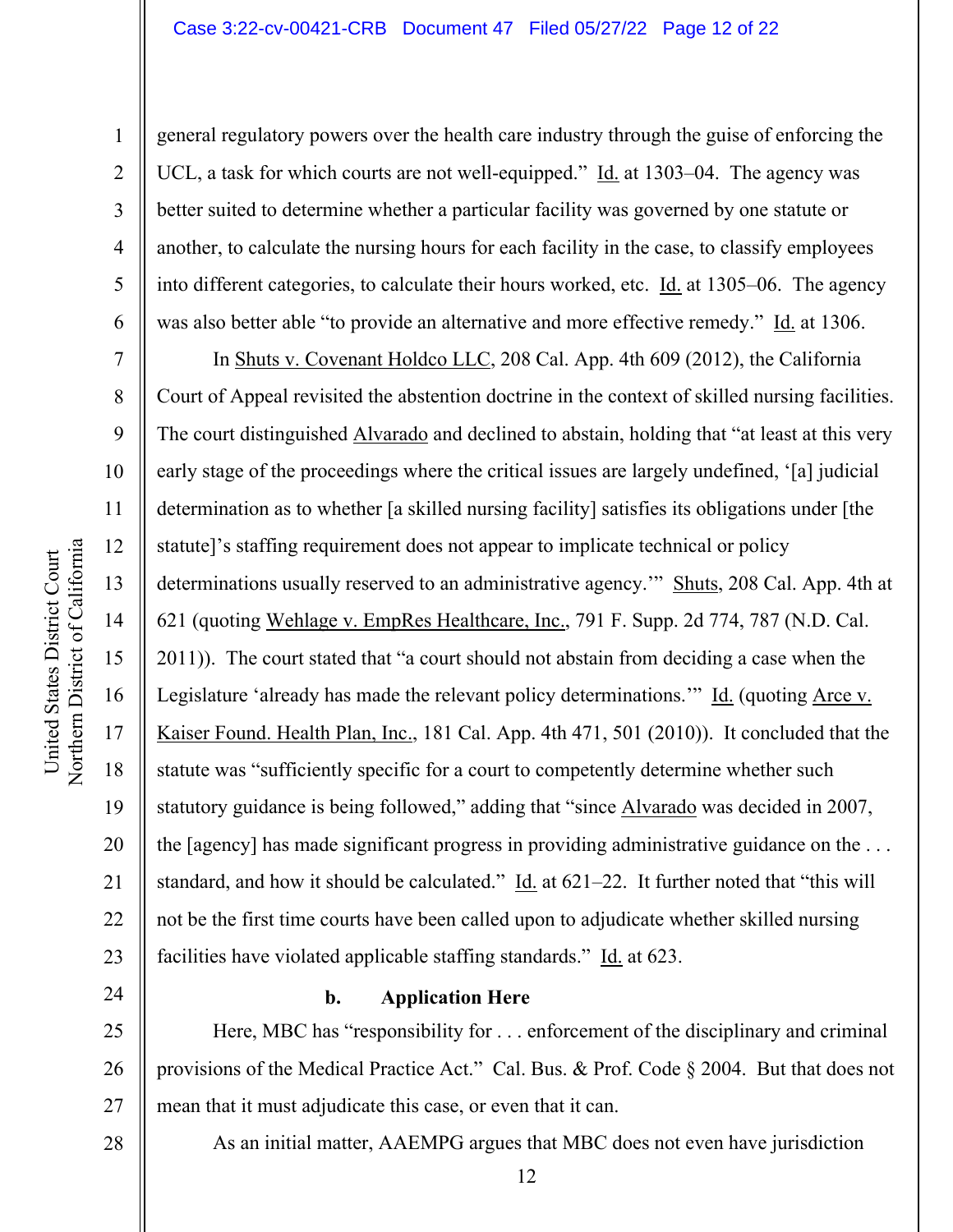Northern District of California Northern District of California United States District Court United States District Court

10

11

12

13

14

15

16

17

18

19

20

1 2 3 4 5 6 7 8 9 over Envision, as it only has jurisdiction over licensed (or unlicensed) physicians. Opp'n at 4–5.<sup>6</sup> This is not exactly right. The statute defines "person" as including a "corporation, limited liability company, or other organization." See Cal. Bus. & Prof. C. § 2032. So the language in the statute prohibiting "Any person who practices or attempts to practice, or who holds himself or herself out as practicing . . . [medicine] without having at the time of doing so a valid, unrevoked, or unsuspended certificate," Cal. Bus. & Prof. C. § 2052, could apply to a corporation that practiced medicine. As could the prohibition on any person "conspiring with or aiding and abetting another in the unlicensed practice of medicine." See Cal. Bus. & Prof. C. § 2052(b).

But it is not clear that MBC has experience investigating and pursuing a case like this. At the motion hearing, the parties were at something of a loss when imagining what such an inquiry would look like, and even how it would be initiated. MBC's role is typically to "investigate, . . . commence disciplinary actions, and . . . take disciplinary action against a physician's license based on unprofessional conduct as defined in the Medical Practice Act." See Griffiths v. Superior Court, 96 Cal. App. 4th 757, 768–69 (2002). There is no indication that MBC would be able to get its arms around the FAC's detailed allegations about a multi-billion dollar corporation's business structure, contracts, and practices. As AAEMPG states, the "systemic and pervasive violation of the law" that it alleges in the FAC "will not be remedied by disciplining . . . individual physicians." Opp'n at 7.

21 22 23 24 A further impediment to applying the abstention doctrine is that although the case is broadly about the corporate practice of medicine, it also involves a number of additional issues. See, e.g., FAC ¶ 79 (alleging that Envision violates the "unlawful" prong of the UCL based on the CPOM ban and specifically Cal. Business & Professions Code §§ 650,

<sup>26</sup>  27 28  $6$  It also argues that Business and Professions Code  $\S$  650, which it alleges that Envision violated, is not part of the Medical Practice Act.  $\underline{Id}$  at 5. Section 652 confers enforcement jurisdiction over violations of  $\S 650$  to "the board by whom he or she is licensed," and AAEMP's point is that Envision has no medical license.  $\underline{Id}$  at 5–6. It is not clear whether MBC would really not address Envision's alleged violation of section 650.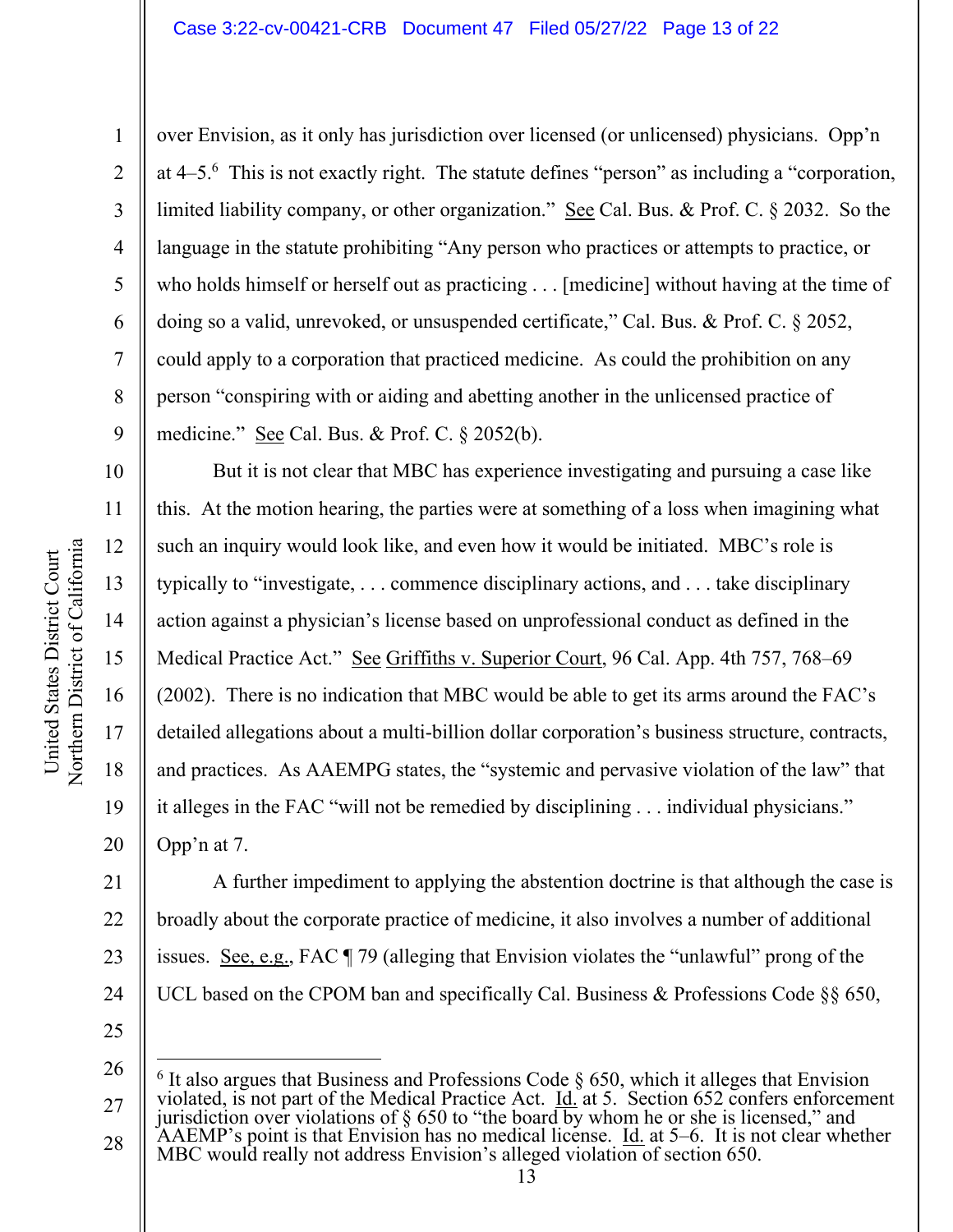1 2 3 4 5 6 7 8 9 10 11 12 13 14 15 16 2400, 2052, 16600, and Cal. Corporations Code. §§ 13407 and 13408.5), ¶ 81 (alleging that Envision violates the "unfair" prong of the UCL because Envision's conduct caused AAEMPG to lose its contract with PLEP, Envision threatens an incipient violation of antitrust law, Envision increases medical costs to patients because of billing practices and thwarting competitors, Envision's false advertising is unlawful under 15 U.S.C. § 52(a), Envision violates the Cartwright Act, Envision substantially lessens competition with lawful medical groups, Envision reduces the market for lawful operating management services organizations, Envision significantly threatens and harms competition, Envision harms public policy),  $\sqrt{\frac{82}{2}}$  (alleging that Envision violates the "fraudulent" prong of the UCL because it represents that Envision Physician Services is a physician group lawfully structured and able to provide medical services in violation of Business and Professions Code § 17500, because it calls itself a "physician-led medical group," and "one of the nation's largest medical groups," and "the nation's largest emergency medical group."). There is no reason to believe that MBC is equipped to address those issues. And so it is not clear that there is "an alternative mechanism for resolving the issues the plaintiffs ... raised in their complaints." See Klein, 202 Cal. App. 4th at 1366.

17 18 19 20 21 22 23 24 25 26 27 28 The issue raised in the complaint that MBC indisputably does have expertise in is the unauthorized practice of medicine. But as to that issue, there is a fair amount of guidance available to the Court. See Shuts, 208 Cal. App. 4th at  $621-22$  (statute was "sufficiently specific for a court to competently determine whether such statutory guidance is being followed"; agency had "made significant progress in providing administrative guidance on the . . . standard, and how it should be calculated."). For example, MBC has listed "health care decisions [that] should be made by a physician licensed in the State of California and would constitute the unlicensed practice of medicine if performed by an unlicensed person," as well as "'business' or 'management' decisions and activities, resulting in control over the physician's practice or medicine, [that] should be made by a licensed California physician and not by an unlicensed person or entity." Physicians and Surgeons. The list of prohibited decisions and activities includes the hiring and firing of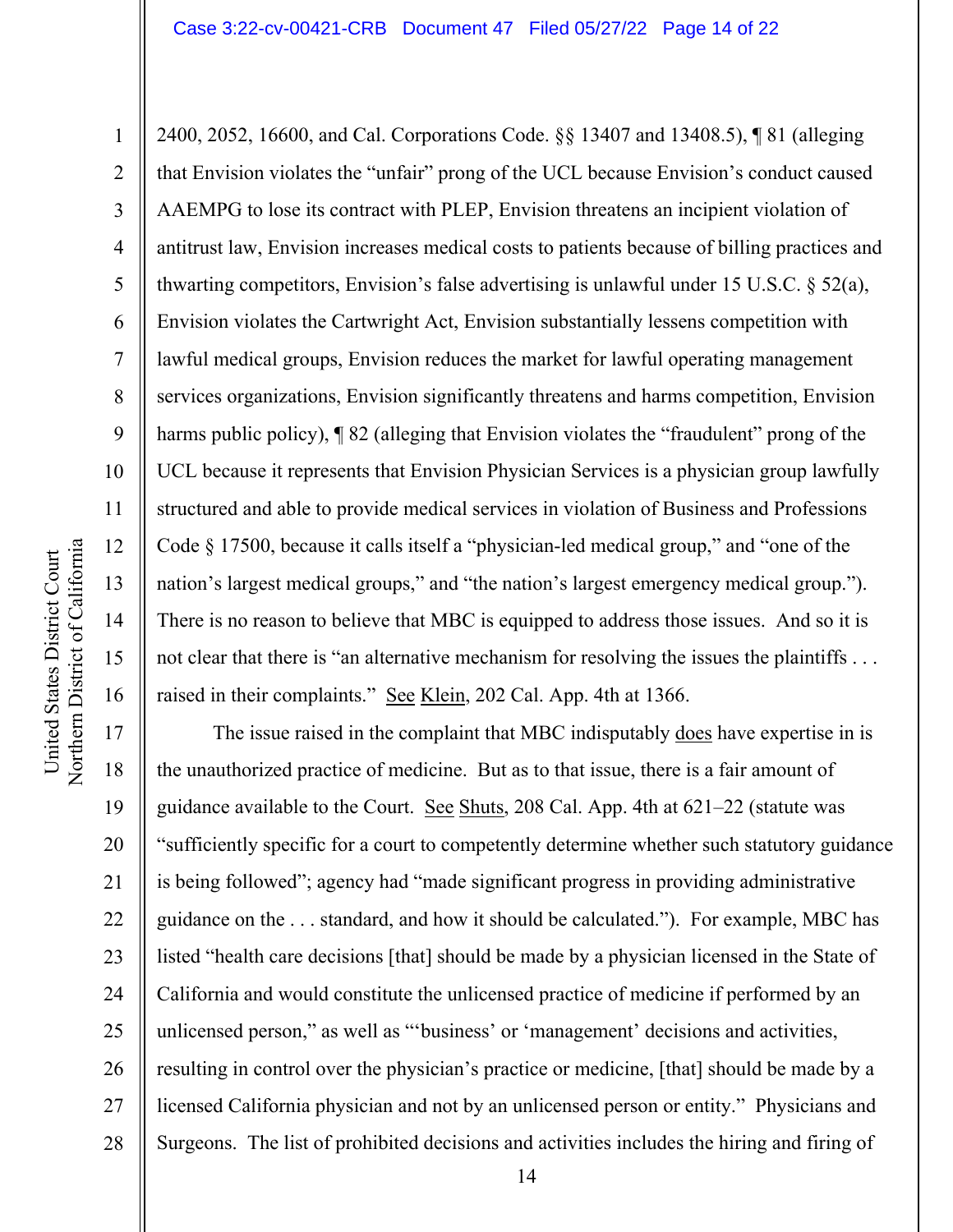physicians, and the making of decisions about billing procedures, both of which the FAC alleges that Envision does on behalf of its professional corporations. Id.; FAC ¶¶ 39, 40.

At this stage, the Court does not need MBC in order to determine that AAEMPG has adequately alleged CPOM. Cf. Cost Mgmt. Servs., Inc. v. Washington Natural Gas Co., 99 F.3d 937, 949 (9th Cir. 1996) ("Because this case arises in the context of a motion to dismiss under Rule 12(b)(6), we must accept as true CMS's allegation that WNG violated Tariff 87. For that reason, the 'threshold decision' which WNG would have us refer to the [agency] must necessarily be resolved in favor of CMS."). And there is no reason now to believe that MBC would be better positioned than this Court to assess some of the more complex allegations that bear on CPOM, such as whether Envision's contracts include restrictive covenants, and whether its corporate structure gives rise to alter ego liability. See, e.g., Brovont v. KS-1 Med. Servs., P.A., 622 S.W.3d 671, 678 (2020) (case addressing the legal ramifications of Envision company with similar business model). "[T]his [would] not be the first time courts have been called upon to adjudicate whether" an entity was engaged in the unauthorized practice of medicine. See Shuts, 208 Cal. App. 4th at 623; see, e.g., Conrad v. Medical Bd. of California, 48 Cal. App. 4th 1038, 1042–43 (1996) (discussing case law on CPOM, and its exceptions).

The Court therefore does not apply the abstention doctrine.

# **2. Primary Jurisdiction**

20 21 22 23 24 25 26 27 28 Primary jurisdiction "is a prudential doctrine under which courts may, under appropriate circumstances, determine that the initial decision-making responsibility should be performed by the relevant agency rather than the courts." Syntek Semiconductor Co. v. Microchip Tech. Inc., 307 F.3d 775, 780 (9th Cir. 2002). The primary jurisdiction doctrine "permits judicial deference to administrative expertise." Bradley v. CVS Pharmacy, Inc., 64 Cal. App. 5th 902, 912 (2021). However, the doctrine does not "'require[] that all claims within an agency's purview . . . be decided by the agency,'" and is not "intended to 'secure expert advice' for the courts from regulatory agencies every time a court is presented with an issue conceivably within the agency's ambit.'" Syntek, 307 F.3d at 780

1

2

3

4

5

6

7

8

9

10

11

12

13

14

15

16

17

18

19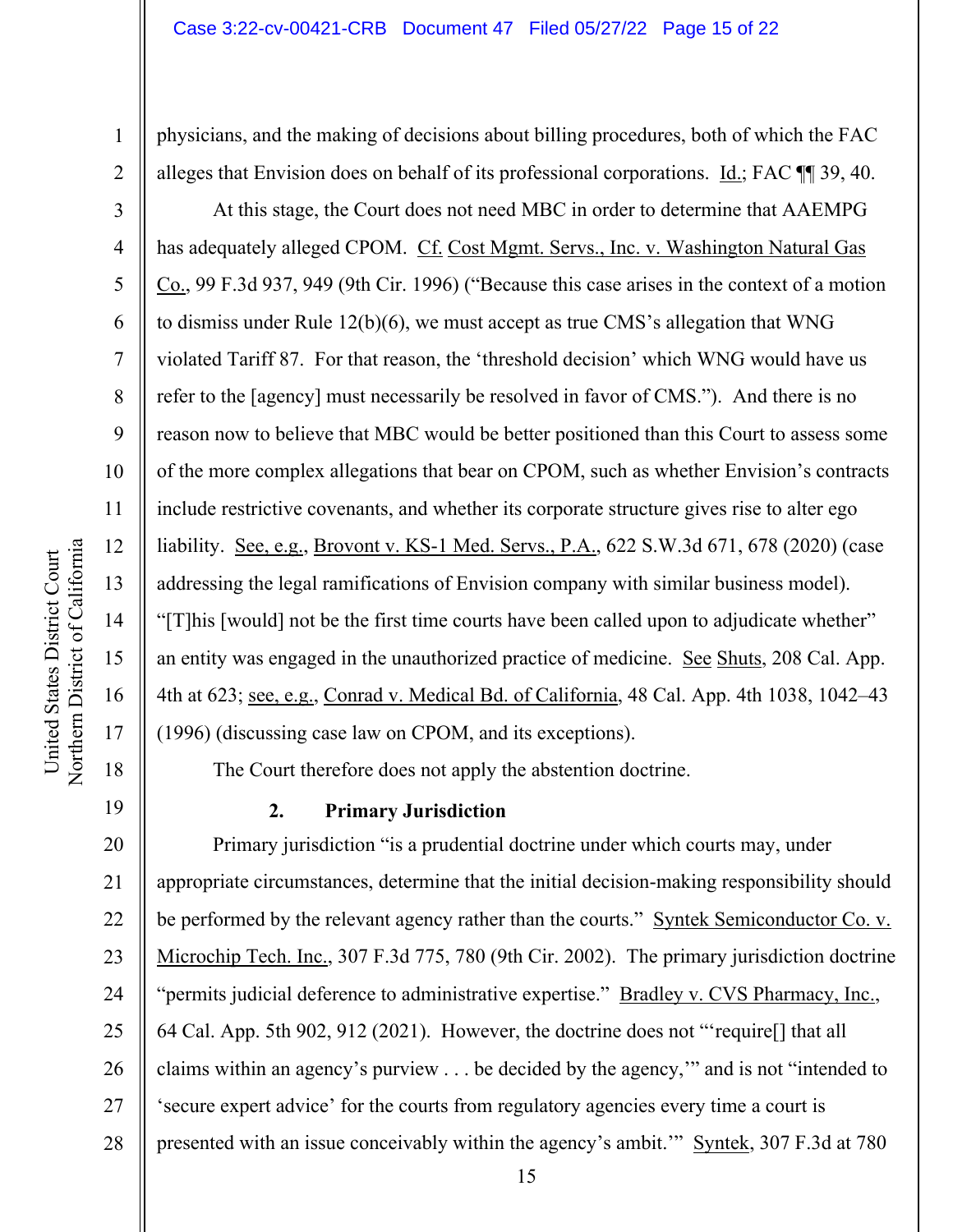(quoting Brown v. MCI WorldCom Network Servs., Inc., 277 F.3d 1166, 1172 (9th Cir. 2002)). Instead, it is a "'doctrine used by the courts to allocate initial decisionmaking responsibility between agencies and courts where such [jurisdictional] overlaps and potential for conflicts exist.'" Id. (quoting Richard J. Pierce, Jr., Administrative Law Treatise § 14.1, p. 917 (4th ed. 2002)). "Unless an agency is empowered to decide all the issues in a pending lawsuit, the appropriate procedure for a court that applies the primary jurisdiction doctrine is to stay the lawsuit pending a decision by the administrative agency." Bradley, 64 Cal. App. 5th at 913; but see Syntek, 307 F.3d at 782 n.3 (court can stay case or dismiss without prejudice).

Courts traditionally consider four factors in weighing whether to apply the primary jurisdiction doctrine: "[a] the need to resolve an issue that [b] has been placed by Congress within the jurisdiction of an administrative body having regulatory authority [c] pursuant to a statute that subjects an industry or activity to a comprehensive regulatory authority that [d] requires expertise or uniformity in administration." Syntek, 307 F.3d at 781 (citing U. S. v. General Dynamics, 828 F.2d 1356, 1362 (9th Cir. 1987)).

#### **a. Issue**

As to the first prong, AAEMPG notes that while primary jurisdiction is about initial decision-making, Envision never actually identifies "what initial decision the Board should be asked to make"—i.e., which issues the Court would refer. Opp'n at 4. One issue might be whether Envision's exercise of "profound and pervasive direct and indirect control and/or influence over the medical practice, making decisions which bear directly and indirectly on the practice of medicine, by rendering physicians as mere employees, and diminishing physician independence and freedom from commercial interests," FAC ¶ 38, constitutes the unauthorized practice of medicine. In other words, the parties could ask MBC: "do these various practices constitute CPOM?"

26 27 28 But as discussed above, MBC has (and other sources have) already provided some helpful guidance on that question. See Physicians and Surgeons. This case is therefore distinguishable from Hood v. Wholesoy & Co, Modesto Wholesoy Co. LLC, No. 12-cv-

1

2

3

4

5

6

7

8

9

10

11

12

13

14

15

16

17

18

19

20

21

22

23

24

25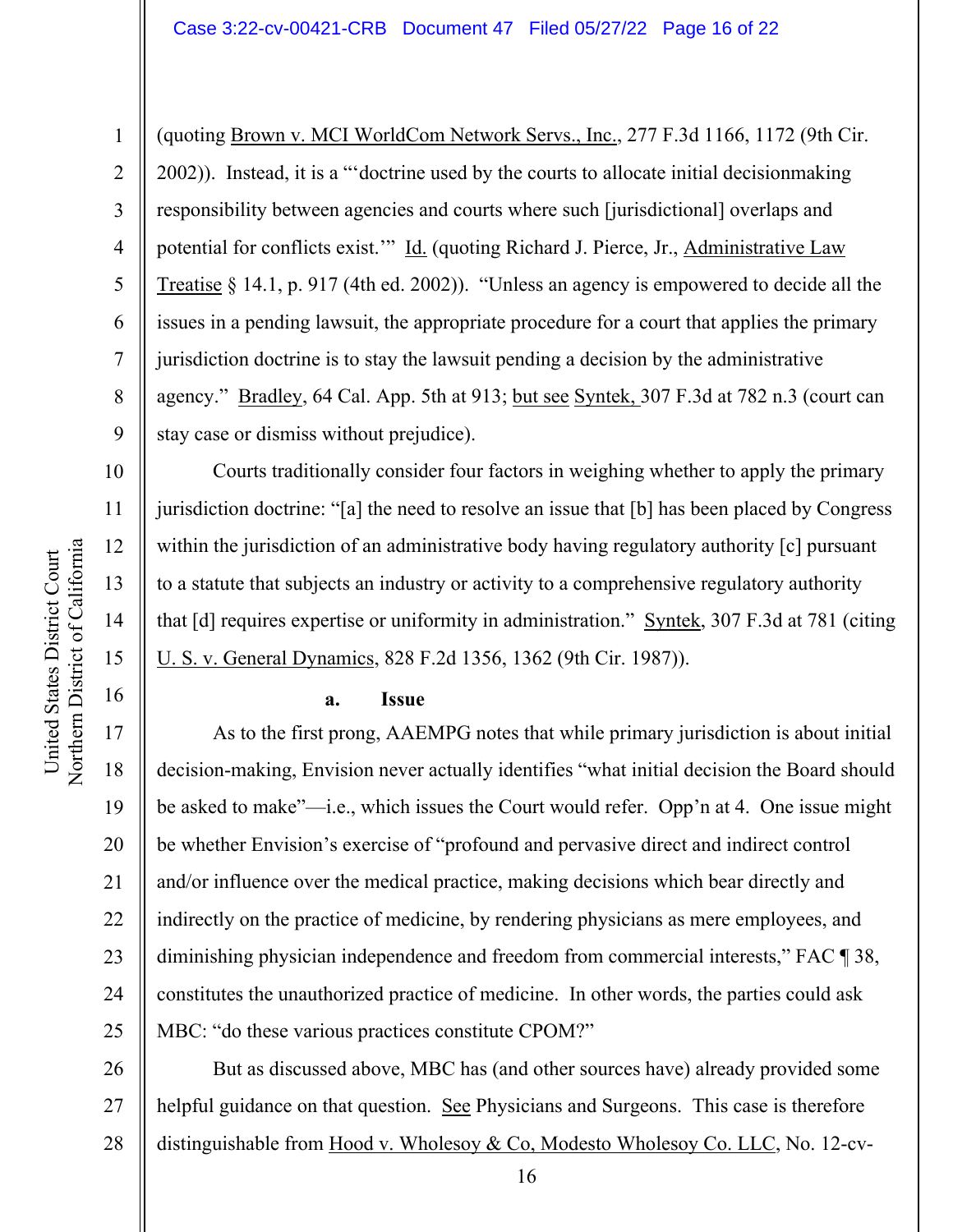5550-YGR, 2013 WL 3553979, at \*5–6 (N.D. Cal. July 12, 2013), which involved the propriety of listing "organic evaporated cane juice" instead of sugar, and labeling soy yogurt "yogurt," but in which the court noted that "the FDA's position is not settled." In Hood, it made sense to refer the case to the FDA because "should the Court go forward with consideration of the Complaint, it would find itself in a position of either having no set standard to apply, or announcing a standard and thereby overstepping its proper role." Id. at \*6. The same absence of guidance is absent here.

8

9

12

13

17

18

19

1

2

3

4

5

6

7

#### **b. Agency Jurisdiction**

10 11 14 15 16 20 21 22 23 24 25 26 27 28 As to the second prong, while both parties agree that MBC has oversight over the unauthorized practice of medicine, AAEMPG asserts that California's legislature never gave MBC exclusive jurisdiction over that subject. Opp'n at 3. Envision concedes this point. See Reply at 5. This it must do because, as mentioned above, plenty of courts have adjudicated cases involving the unauthorized practice of medicine, including specifically CPOM. See, e.g., People v. Cole, 38 Cal. 4th 964, 970–71 (2006) ("The ban on the corporate practice of medicine generally precludes for-profit corporations—other than licensed medical corporations—from providing medical care through either salaried employees or independent contractors.") (citing Conrad v. Medical Bd. of California, 48 Cal. App. 4th 1038, 1047–48 (1996)); Steinsmith v. Medical Bd., 85 Cal. App. 4th 458, 463 (2000) (licensed physician who worked at clinic owned by two unlicensed individuals was properly fined); People ex rel. State Bd. of Medical Examiners v. Pacific Health Corp., 12 Cal. 2d 156 (1938) ("The issue presented herein is not new, and has been considered in this state by recent cases which are controlling. It is an established doctrine that a corporation may not engage in the practice of such professions as law, medicine or dentistry."); see also Blue Cross of Cal., Inc. v. Superior Court, 180 Cal. App. 4th 1237 (2009) (in case where city attorney sued to enforce California health care plans, city was "not asking the court to assume or interfere with the functions of an administrative agency" but "asking the court to perform an ordinary judicial function, namely, to grant relief under the UCL and the FAL for business practices that are made unlawful by statute.").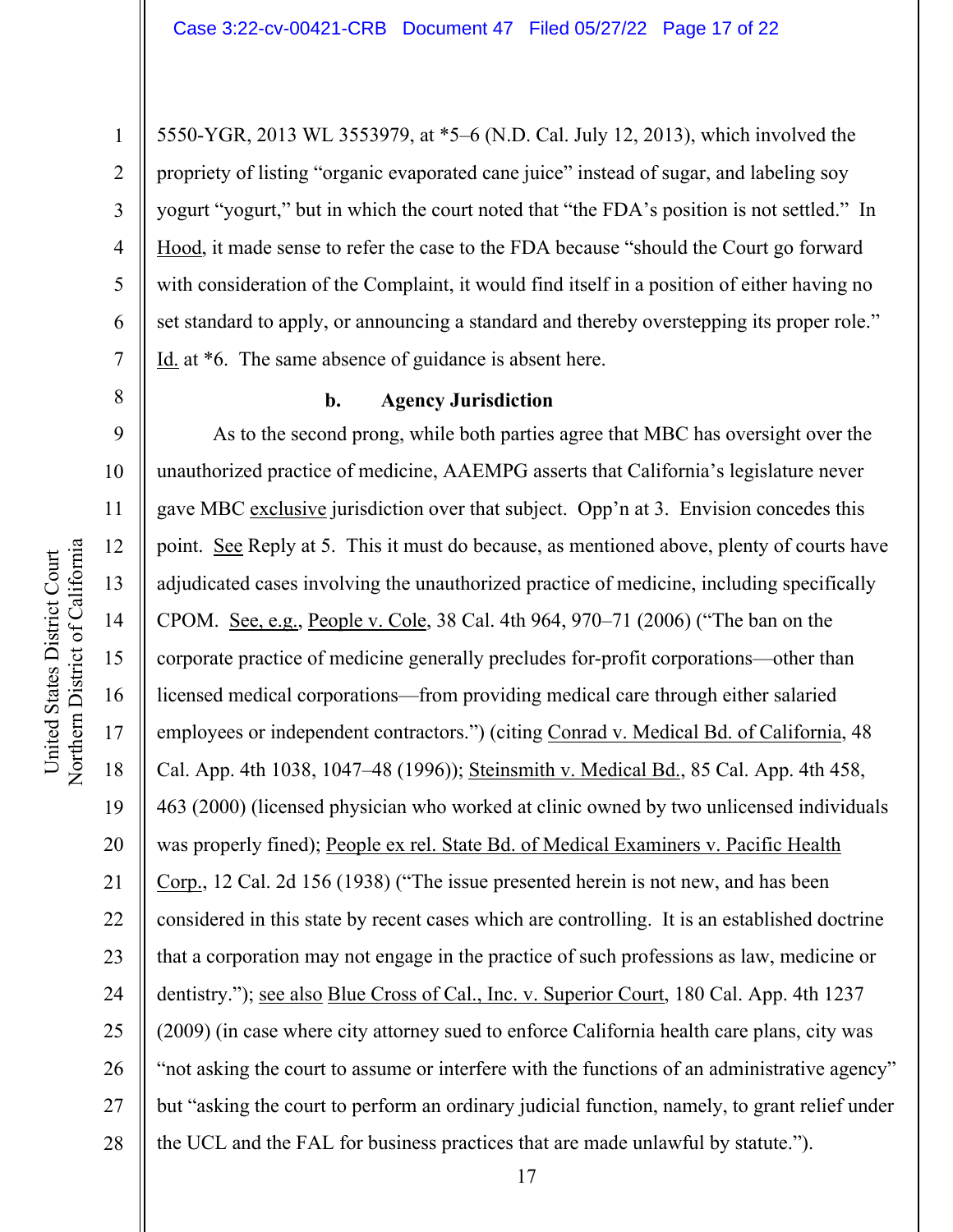1

2

3

4

5

6

7

8

9

10

11

12

13

14

15

16

17

18

19

20

21

22

23

Envision's response to AAEMPG's cited authority is to dismiss it as just a "handful of cases" largely relating to "limited issues relating to individual doctors." Reply at 6. While that is true of the Steinsmith case, it is not true of Cole or People ex rel. State Board of Medical Examiners. Moreover, the complexity of this case is not a point in Envision's favor. This case is complicated because Envision's reach is extensive. See Reply at 6 ("None of the cases involved, as here, a complaint purporting to challenge practices allegedly extending throughout the State of California, involving multiple facilities, multiple contracts, and multiple entities, as this case on its face does."). But this case is also complicated because of the numerous issues the FAC raises, not all of which involve CPOM. See FAC ¶¶ 79–82. Only CPOM was "placed . . . within the jurisdiction of an administrative body having regulatory authority," see Syntek, 307 F.3d at 781, and that jurisdiction has been shared with the courts.

Moreover, there is a real question as to what MBC has the authority to do even as to CPOM as presented in this case. "The [MBC] is the only licensing board that is authorized to investigate or commence disciplinary actions relating to physicians and surgeons who have been issued [a license]." Cal. Bus. & Prof. Code § 2220.5. But that is not this case. In Arnett v. Dal Cielo, 14 Cal. 4th 4, 7–8 (1996), the Supreme Court of California discussed MBC's investigative powers, which include the ability to petition for injunctive relief against licensees found guilty of unprofessional conduct. That is a bit closer to what this case entails. Still, if MBC concluded that Envision, a corporation and therefore nonlicense-holder, was violating CPOM, it is not clear that MBC could deliver the kind of relief that AAEMPG seeks here. See FAC at 29 (Prayer for Relief).

# **c. Pursuant to Statute**

24 25 26 27 28 As to the third prong, there is no question that the California legislature entrusted MBC with "responsibility for . . . enforcement of the disciplinary and criminal provisions of the Medical Practice Act." Cal. Bus. & Prof. Code § 2004. California Business and Professions Code § 2400 prohibits corporations from practicing medicine. See Cal. Bus. & Prof. C. § 2400. It further states that "Any person who practices . . . [medicine] without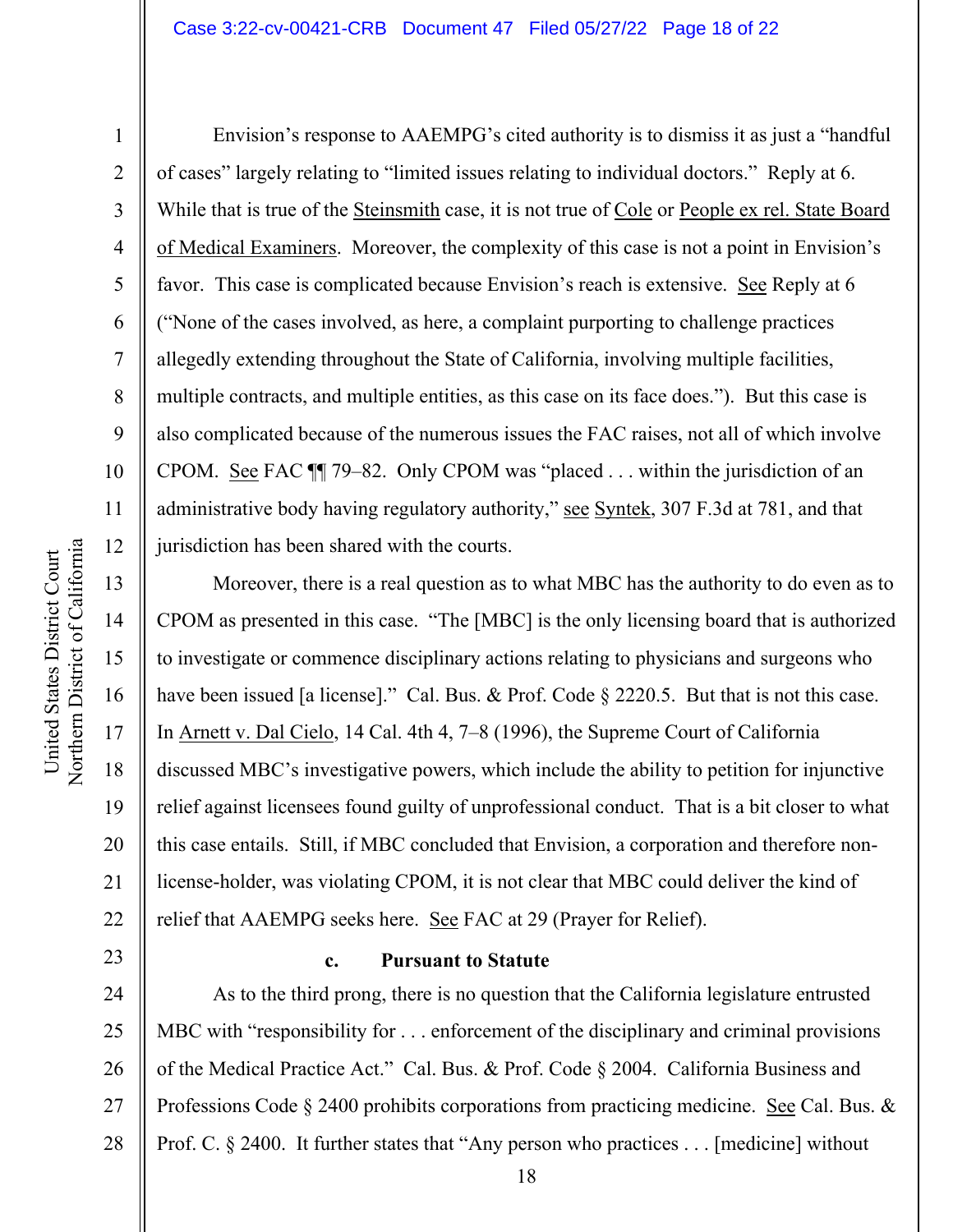having [a license] . . . is guilty of a public offense." Cal. Bus. & Prof. C. § 2052.

2 3

4

5

6

7

8

9

10

11

12

13

14

15

16

17

18

19

20

1

# **d. Requiring Expertise/Uniformity**

As to the fourth prong, while MBC has expertise in the unauthorized practice of medicine, these facts differ from cases where the Court would have to go out on a limb to define whether soy yogurt is yogurt, see Hood, 2013 WL 3553979, at \*6, or, where a physician was accused of overprescribing, whether a pharmacy was obligated to continue to fill his prescriptions, see Bradley, 64 Cal. App. 5th at 917 ("Board has a unique ability to evaluate whether a decision not to fill prescriptions was justified by a pharmaceutical licensee's 'professional training and judgment.'"); see also Davel Commc'ns, Inc. v. Qwest, 460 F.3d 1075, 1088 (9th Cir. 2006) (applying primary jurisdiction so FCC could interpret its own ambiguous order). Here, given the guidance available to the Court already, and the previous case law on the unauthorized practice of medicine, MBC's expertise may be unnecessary.

Because this case does not implicate an issue that the California legislature has placed within the jurisdiction of an agency that requires agency expertise, the Court does not apply the doctrine of primary jurisdiction.

# **B. Failure to State a Claim**

As an alternative basis for dismissal, Envision argues that the FAC fails to state a claim. The Court again disagrees.

# **1. UCL**

21 22 23 24 25 26 27 28 Whatever the evidence ultimately shows, the FAC alleges a wide variety of ways in which Envision violates the UCL. See FAC  $\P$  75–89. For example, the FAC alleges that Envision violates the UCL by unlawfully engaging in, and aiding and abetting, the CPOM in violation of Business & Professions Code §§ 2400, 2502, unlawfully forming professional corporations to violate laws on fee splitting, kickbacks and other practices, including Business & Professions Code § 650 and California Corporations Code § 13408.5, unlawfully paying consideration for the retention of emergency department contracts, in violation of Penal Code § 650 and Welfare & Institutions Code § 14107.2,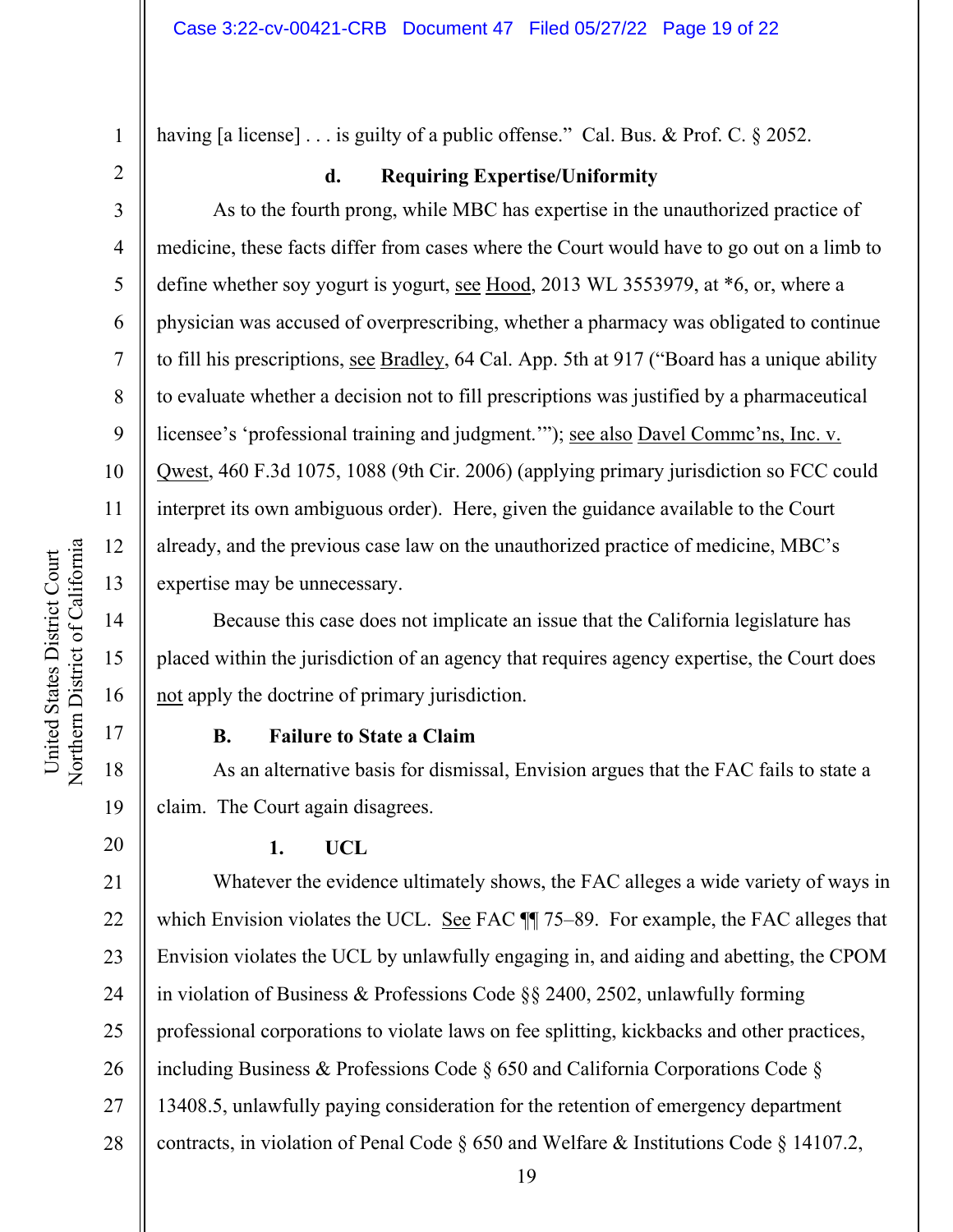and unlawfully restraining the practice of medicine by requiring doctors to enter into restrictive covenants that restrict their employment. Id. ¶ 79.

The FAC includes numerous allegations that support the theory that Envision violates the CPOM. See, e.g., ¶¶ 38–45 (detailing ways in which Envision exercises control over professional medical groups). Amicus California Medical Association asserts that "[a] significant portion of the allegations in this action fall within CPOM's proscription against activities and practices affecting a physician's professional judgment. Indeed, there are allegations in the [FAC] that, if proven, demonstrate classic CPOM violations." CMA Amicus at 6 (emphasis added). The Court agrees. Envision's response to this point is that the FAC cannot support its claim based on CPOM laws throughout the United States because "much of the United States has no such ban." Mot. at 9. But the cause of action is based on California law, which does ban CPOM. See FAC ¶ 79(a); see also Opp'n at 16 ("Plaintiff does not premise its UCL claim on the violation of other states' laws, nor does it seek that the Court award remedies to address Defendants' violations of other states' laws. . . ."). Envision also argues that AAEMPG has failed to state a claim for CPOM because "it fails to allege that the medical corporation is not owned by a licensed physician." Mot. at 3. That argument misconstrues AAEMPG's theory of the case. AAEMPG's theory is that, notwithstanding the makeup of those professional medical groups, they are really controlled by Envision. See, e.g., FAC 1 38; see also Opp'n at 12 (referring to "captive medical groups"). Those allegations are sufficient to state a claim under the UCL. See People v. Superior Court (Cardillo), 218 Cal. App. 4th 492, 498 (2013) (error to dismiss "practicing medicine without a license count" against non-physician owners of marijuana dispensaries/clinics who employed physicians, setting their hours, soliciting and scheduling patients, collecting fees from patients, and paying physicians a percentage of those fees).

26

27

28

#### **2. Declaratory Relief**

Envision argues in a single paragraph that the Court should decline to exercise

The Court therefore denies the motion to dismiss the UCL claim.

1

2

3

4

5

6

7

8

9

10

11

12

13

14

15

16

17

18

19

20

21

22

23

24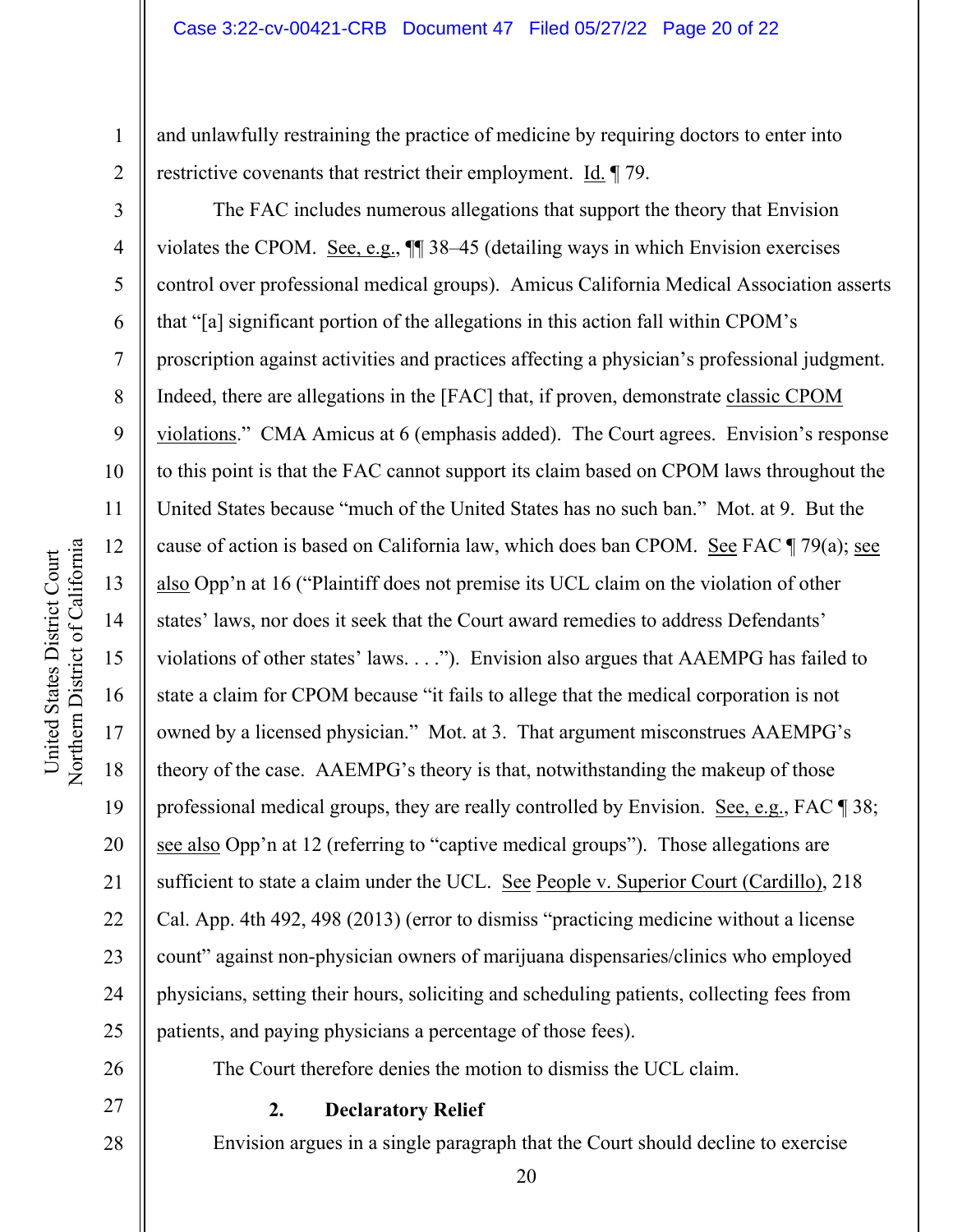#### Case 3:22-cv-00421-CRB Document 47 Filed 05/27/22 Page 21 of 22

Northern District of California Northern District of California United States District Court United States District Court

1

2

3

4

5

6

7

8

9

12

13

15

17

18

19

jurisdiction over the declaratory relief claim because it duplicates the UCL cause of action. Mot. at 15. AAEMPG does not address the issue of whether its declaratory relief claim is duplicative. Instead, it cites to authority holding that "[d]eclaratory relief is appropriate '(1) when the judgment will serve a useful purpose in clarifying and settling the legal relations in issue, and (2) when it will terminate and afford relief from the uncertainty, insecurity, and controversy giving rise to the proceeding.'" Opp'n at 24–25 (quoting Guerra v. Sutton, 783 F.2d 1371, 1376 (9th Cir. 1986)). And it asserts that a declaration is necessary because "Envision's systemic CPOM is highly repeatable" as Envision can repeat these same violations by creating new professional medical groups. Id. at 25.

10 11 14 16 20 21 22 23 24 25 26 27 28 Envision's alleged business model is certainly capable of repetition—according to the FAC, there are already "hundreds if not thousands of medical groups controlled by Envision Physician Services." FAC ¶ 32; <u>see also id.</u> ¶ 35 ("hundreds"). And while Envision is correct that the declaratory judgment claim appears duplicative of the UCL claim, see id. ¶¶ 92–100 (allegations supporting declaratory relief involve CPOM, kickbacks, restrictive covenants, unlawful agreements, etc.), the Court need not dismiss it at this time. In Brady v. Conseco, Inc., No. 08-5746 SI, 2009 WL 2356201, at \*7 (N.D. Cal. 2009), Judge Illston explained that the defendants "have filed pleadings vigorously contesting plaintiffs' ability to demonstrate one or another of the essential elements of some of their claims," and that if the plaintiffs prevailed, "then declaratory relief might be plaintiffs' primary, or only, remedy." Judge Illston concluded that while she had discretion to dismiss a duplicative claim for declaratory relief, "[u]nder all of the circumstances. . . it would be premature to exercise such discretion at this early stage." Id. Similarly, there is no urgency here to dismiss the declaratory relief claim so early in the litigation. See also Digby Adler Grp., LLC v. Mercedes-Benz U.S.A., LLC, No. 14-cv-2349-THE, 2015 WL 1548872, at \*9 (April 7, 2015) ("Defendant has not shown that any prejudice would result from allowing this claim to proceed. Accordingly, at this early stage, the Court finds that it is premature to foreclose the possibility of declaratory relief."). The Court therefore denies the motion to dismiss the declaratory relief claim at